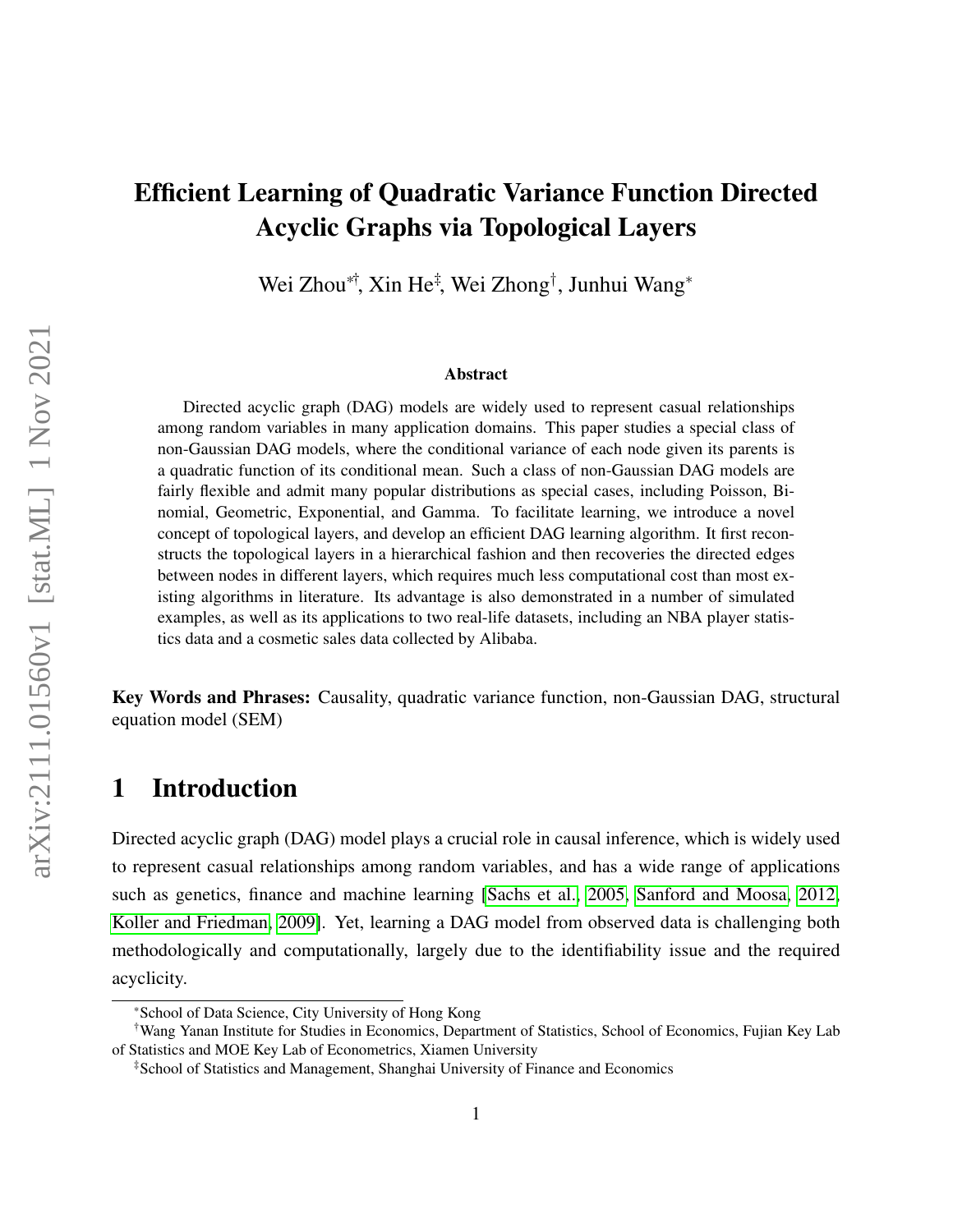Most of the earlier DAG learning approaches in literature ignore the identifiability issue and mainly focus on recovering the Markov equivalent class [\[Spirtes et al., 2000\]](#page-23-2) of the DAG model. For example, the search-and-score algorithm [\[Chickering, 2003,](#page-22-1) [Nandy et al., 2018,](#page-23-3) [Zheng et al.,](#page-24-0) [2018,](#page-24-0) [Zhu et al., 2020\]](#page-24-1) maximized the regularized likelihood for a DAG model with the best score, and the constrained-based method [Kalisch and Bühlmann, 2007, [Spirtes et al., 2000,](#page-23-2) [Tsamardi](#page-24-2) [nos et al., 2006\]](#page-24-2) first conducted local conditional independence tests to learn the skeleton of the DAG model, and then determined the edge directions based on acyclicity, v-structures, and other available structures. These methods are able to recover the Markov equivalent class of the DAG model under some assumptions, such as the Markov property and the faithfulness condition. To fully identify DAG models, a number of learning algorithms have been developed under various assumptions on the underlying probability distribution of the DAG model, often represented as a structural equation model (SEM). Particularly, Peters and Bühlmann [\[2014\]](#page-23-4) established the identifiability of linear Gaussian SEM models with equal error variances, and various algorithms have been developed accordingly [Peters and Bühlmann, 2014, [Chen et al., 2019,](#page-22-3) [Yuan et al., 2019\]](#page-24-3). Following this line, [Shimizu et al.](#page-23-5) [\[2006,](#page-23-5) [2011\]](#page-23-6) and [Wang and Drton](#page-24-4) [\[2020\]](#page-24-4) established the identifiability of linear non-Gaussian SEM model and developed the corresponding learning algorithms, and Bühlmann et al. [\[2014\]](#page-23-7) and [Peters et al.](#page-23-7) [2014] established the identifiability of nonparametric SEM model with additive noise assumption.

More recently, [Park and Raskutti](#page-23-8) [\[2018\]](#page-23-8) and [Park and Park](#page-23-9) [\[2019\]](#page-23-9) studied a general class of non-Gaussian DAG models, denoted as QVF-DAGs, which require that the conditional variance of each node given its parents is a quadratic function of its conditional mean. This assumption provides a natural criterion for determining the causal ordering of nodes without making additional distributional assumptions, and contains many non-Gaussian distributions as its special cases. An over-dispersion scoring (ODS; [Park and Raskutti](#page-23-8) [\[2018\]](#page-23-8)) algorithm is also developed for learning QVF-DAG, which first estimates the moral graph of the QVF-DAG model and learns the causal ordering of all nodes sequentially, and then determines the parents of each node through some sparse regression models over the nodes which are causally ahead of it. Yet the computational cost of the ODS algorithm is usually expensive even for learning a medium-size QVF-DAG model.

In this article, we propose a computationally efficient learning algorithm for QVF-DAGs based on a novel concept of topological layers. The idea is very intuitive and any DAG model can be reorganized into an equivalent topological structure with multiple layers, which automatically ensures acyclicity as a node can only have children and offsprings in its lower layers. More importantly, QVF-DAGs can be reconstructed via topological layers based on the proposed ratio-based criterion, which can be used to hierarchically determine the membership of each layer. Once the layers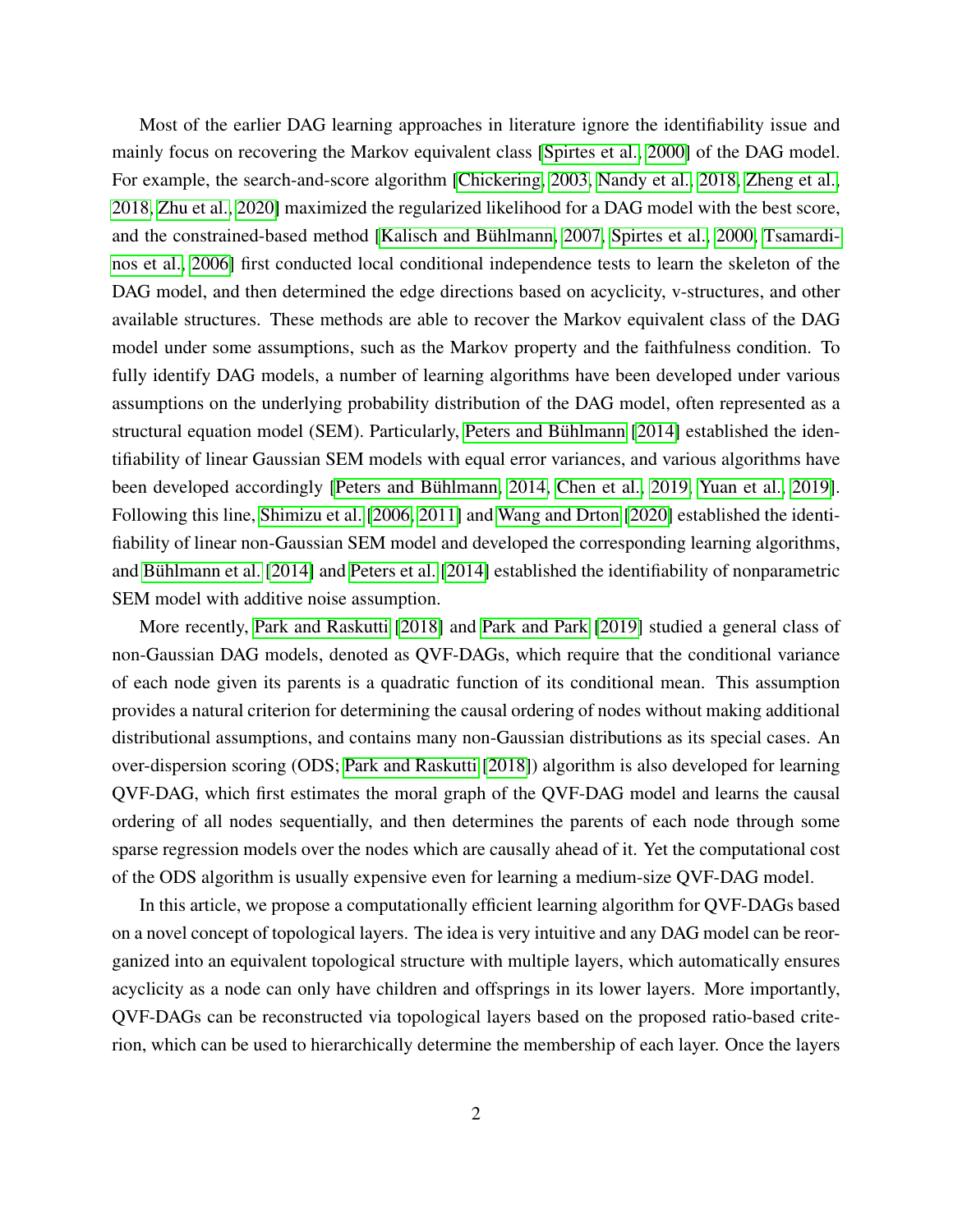are determined, parents of each node can be recovered by applying some sparse regression methods over all nodes in its upper layers.

Compared with the ODS algorithm in [Park and Raskutti](#page-23-8) [\[2018\]](#page-23-8), the proposed learning algorithm has a number of advantages. First, the topological layers in the proposed algorithm are unique for any given QVF-DAG model, whereas the ODS algorithm needs to estimate the indeterministic causal ordering of nodes. Second, the computational cost of the proposed algorithm is much less than that of the ODS algorithm, especially in some wide yet shallow QVF-DAG models, such as a hub graph, which has attracted tremendous interest in network analysis as it is a main building block for many network architectures. More precisely, to learn a hub graph with  $p$  nodes and  $n$  samples as in Figure [2,](#page-10-0) the computational complexity of our proposed algorithm is of order  $O(np)$ , which is much more efficient than the ODS algorithm, whose computational complexity is of order  $O(np^2)$  [\[Park and Raskutti, 2018\]](#page-23-8).

The rest of this paper is organized as follows. Section 2 introduces QVF-DAGs and the concept of topological layers, and the reconstruction criterion of QVF-DAGs based on topological layers. Section [3](#page-6-0) provides the details of the proposed learning algorithm for QVF-DAGs. Numerical experiments on simulated examples are conducted in Section [4](#page-9-0) to demonstrate the advantages of the proposed algorithm compared with some existing competitors. Section [5](#page-15-0) applies the proposed algorithm to analyze two real-life datasets, including an NBA player statistics data and a cosmetic sales data from Alibaba company. A summary is given in Section [6,](#page-19-0) and Appendix is devoted to some computational details and technical proofs.

# 2 QVF-DAG and topological layers

### 2.1 QVF-DAG

DAG models are widely used to encode joint distribution of a random vector  $(X_1, ..., X_p)$ . Precisely, let  $\mathcal{G} = (\mathcal{V}, \mathcal{E})$  denote a DAG, where  $\mathcal{V} = \{1, ..., p\}$  represents a set of nodes associated with variables  $X = (X_j)_{j \in \mathcal{V}}$ , and  $\mathcal{E} \subset \mathcal{V} \times \mathcal{V}$  denote a set of directed edges without directed cycles. A directed edge from node k to node j is denoted as  $k \rightarrow j$ , and then node k is a parent of node j, and the set of node j's parents is denoted as  $pa_j$ . Let  $X_{pa_j} := \{X_k : k \in pa_j \subset \mathcal{V}\}\$ and  $X_{\mathcal{S}} := \{X_k : k \in \mathcal{S} \subset \mathcal{V}\}\$  for any subset S of V. We assume that the joint distribution  $P(X)$ satisfies the Markov property with respect to  $G$ , and thus it allows for the following factorization,

$$
P(X) = \prod_{j \in \mathcal{V}} P(X_j | X_{\mathbf{pa}_j}),
$$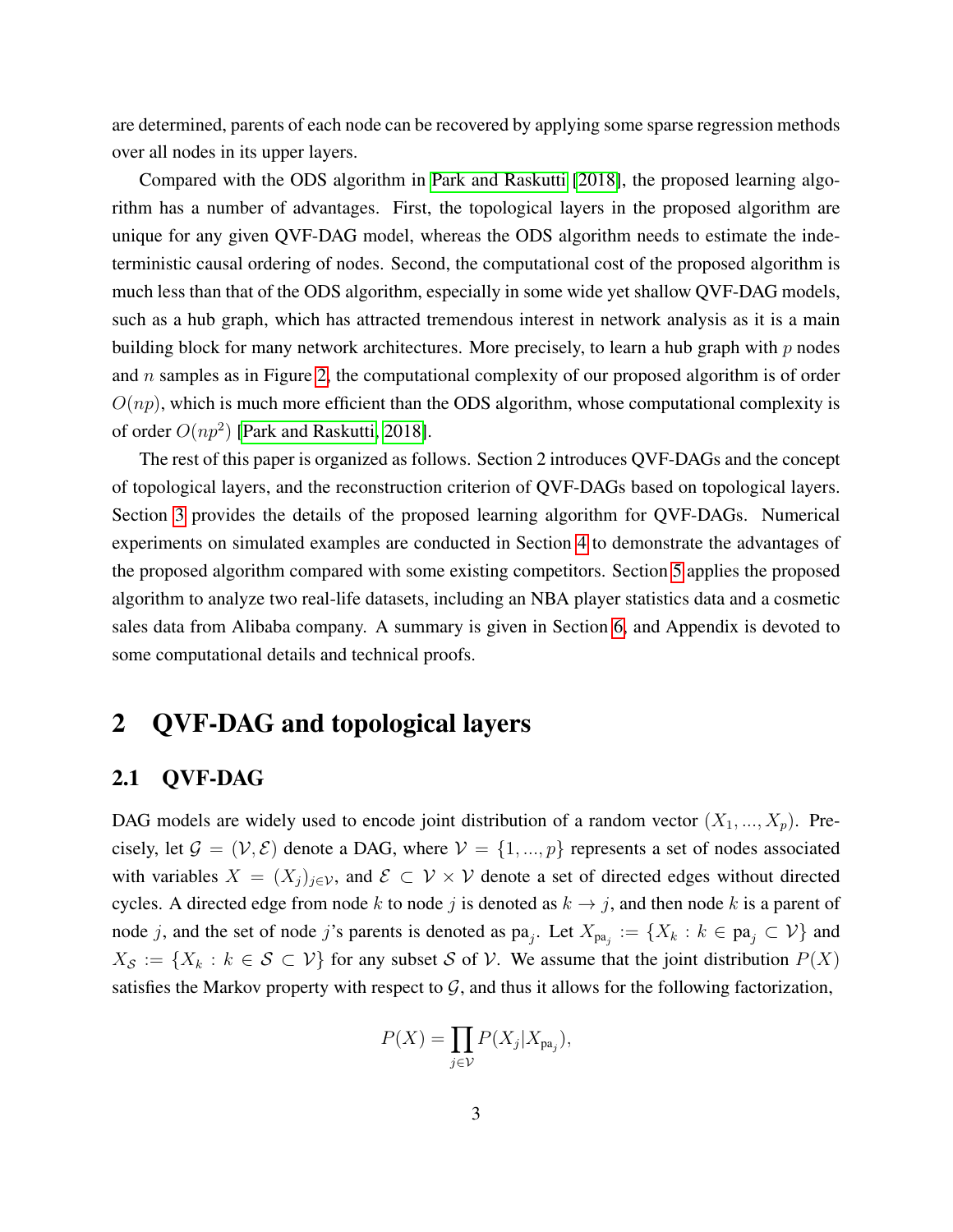where  $P(X_j | X_{pa_j})$  denotes the conditional distribution of  $X_j$  given its parents  $X_{pa_j}$ .

In this paper, we focus on the non-Gaussian DAG models with the quadratic variance function (QVF) property [\[Park and Raskutti, 2018\]](#page-23-8). Specifically, we assume that  $P(X_j|X_{pa_j})$  satisfies the QVF property that there exist some constants  $\beta_{j1}$  and  $\beta_{j2}$  such that

<span id="page-3-0"></span>
$$
Var(X_j|X_{pa_j}) = \beta_{j1}E[X_j|X_{pa_j}] + \beta_{j2}(E[X_j|X_{pa_j}])^2.
$$
 (1)

In literature, the natural exponential family with the QVF property has been extensively studied [\[Morris, 1982,](#page-23-10) [Brown et al., 2010\]](#page-22-5), which further assumes that  $P(X_j|X_{pa_j})$  belongs to the exponential family,

<span id="page-3-1"></span>
$$
P(X_j|X_{\mathbf{pa}_j}) = \exp\left(\theta_j X_j + \sum_{k \in \mathbf{pa}_j} \theta_{jk} X_k X_j - B_j(X_j) - A_j\left(\theta_j + \sum_{k \in \mathbf{pa}_j} \theta_{jk} X_k\right)\right),\tag{2}
$$

where  $A_i(\cdot)$  is a log-partition function,  $B_i(\cdot)$  is determined by a given distribution in the exponential family, and the parameter  $\theta_{jk} \in \mathcal{R}$  represents the effect from node k to node j. As pointed out in [Park and Raskutti](#page-23-8) [\[2018\]](#page-23-8), the QVF-DAG model is identifiable and many popular non-Gaussian distributions satisfy both assumptions [\(1\)](#page-3-0) and [\(2\)](#page-3-1), including Poisson, Binomial, Geometric, Exponential, Gamma, and so on.

#### <span id="page-3-2"></span>2.2 Topological layers

We introduce a novel concept of topological layers, to reformulate a QVF-DAG model into an equivalent topological structure with multiple layers. Particularly, all root nodes in the QVF-DAG model are assigned to the top layer, and other nodes are assigned to different layers according to their longest distances to a root node. It is also important to point out that the induced topological layers are unique for the given QVF-DAG model, and the parents of each node must belong to its upper layers, thus automatically assuring acyclicity.

Suppose there are a total of T layers, where T denotes the longest possible distance from some node in the QVF-DAG model to a root node. Let  $A_0$  denote the set of root nodes and isolated nodes in the top layer,  $A_t$  denote the set of nodes in the  $(t + 1)$ -th topological layer, and  $S_t = \bigcup_{d=0}^{t-1} A_d$ denote all the nodes in the layers above the  $(t + 1)$ -th layer. For any node  $k \in A_t$ , its parent nodes are denoted as  $\text{pa}_k$ , and thus  $\text{pa}_k \subseteq \mathcal{S}_t$ .

Figure [1](#page-4-0) provides a toy QVF-DAG model with three topological layers. Note that node 1 is a root node and node 4 is an isolated node, and thus both nodes belong to  $A_0$ . Node 2 belongs to  $A_1$ as its longest distance to the root node is 1, but node 3 belongs to  $A_2$  instead of  $A_1$  since its longest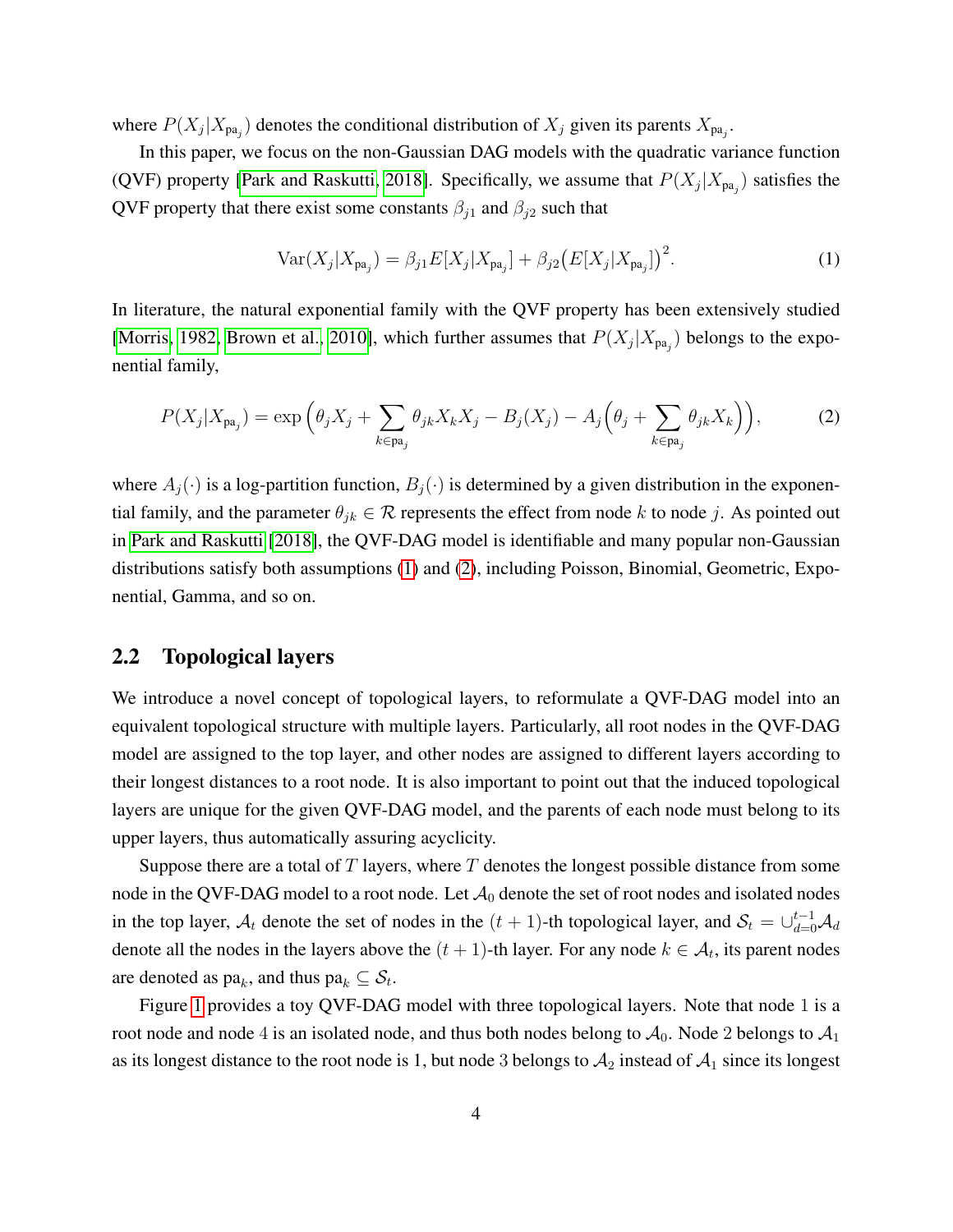<span id="page-4-0"></span>Figure 1: A toy QVF-DAG model in the left panel, and its equivalent topological structure with three layers in the right panel.



path to the root node is  $1 \rightarrow 2 \rightarrow 3$ . Note that the topological layers is closely related with the key ideas of the depth-first search (DFS) and breadth-first search (BFS) algorithms [\[Cormen et al.,](#page-22-6) [2009\]](#page-22-6). Specifically, the number of topological layer for a DAG is defined by the longest distance to a root node, which is similar to the DFS algorithm exploring as far as possible starting from a root node. The idea that nodes with the same distance to a root node are in the same layer is similar to that of the BFS algorithm, which explores all of the neighbor nodes of the current depth before moving to the next depth level.

#### 2.3 Reconstruction of topological layers

Let  $\text{nd}_i$  denote all the non-descendant nodes of node j excluding itself, then the topological layers of a QVF-DAG model can be reconstructed under some mild technical conditions.

**Condition 1:** For any node  $j \in V$  and any set S satisfying that  $pa_j \nsubseteq S \subset nd_j$ , we have  $E\big[\omega_j^2(\mathcal{S})\text{Var}(E[X_j|X_{\text{pa}_j}]|X_{\mathcal{S}})\big] > 0$ , and  $\omega_j(\mathcal{S}) = (\beta_{j1} + \beta_{j2}E[X_j|X_{\mathcal{S}}])^{-1}$  exists.

Condition 1 is quite general and can be verified for many popular distributions, including Poisson, Binomial, Exponential, Gamma, Geometric, Negative Binomial and so on. The first part of Condition 1 requires all the parents of node  $j$  should contribute to its variability, which is more general than that in [Park and Raskutti](#page-23-8) [\[2018\]](#page-23-8) assuming  $Var(E[X_j|X_{pa_j}]|X_{\mathcal{S}}) > 0$  for all  $X_{\mathcal{S}}$ , and can reduce to the identifiability condition in [Park and Park](#page-23-9) [\[2019\]](#page-23-9) when the underlying distribution is indeed Poisson. For illustration, we consider a toy example with  $X_1 \sim \text{Poisson}(\lambda)$ ,  $X_2|X_1 \sim \text{Poisson}(\lambda + X_1)$  and  $X_3|X_1, X_2 \sim \text{Poisson}(\lambda + X_2 1_{\{X_1 \neq 1\}})$ , where  $1_{\{\cdot\}}$  is an indicator function. It can be verified that  $Var(E[X_3|X_1, X_2]|X_1 = 1) = 0$  and thus the identifiability condition in [Park and Raskutti](#page-23-8) [\[2018\]](#page-23-8) is violated, but this toy example still satisfies the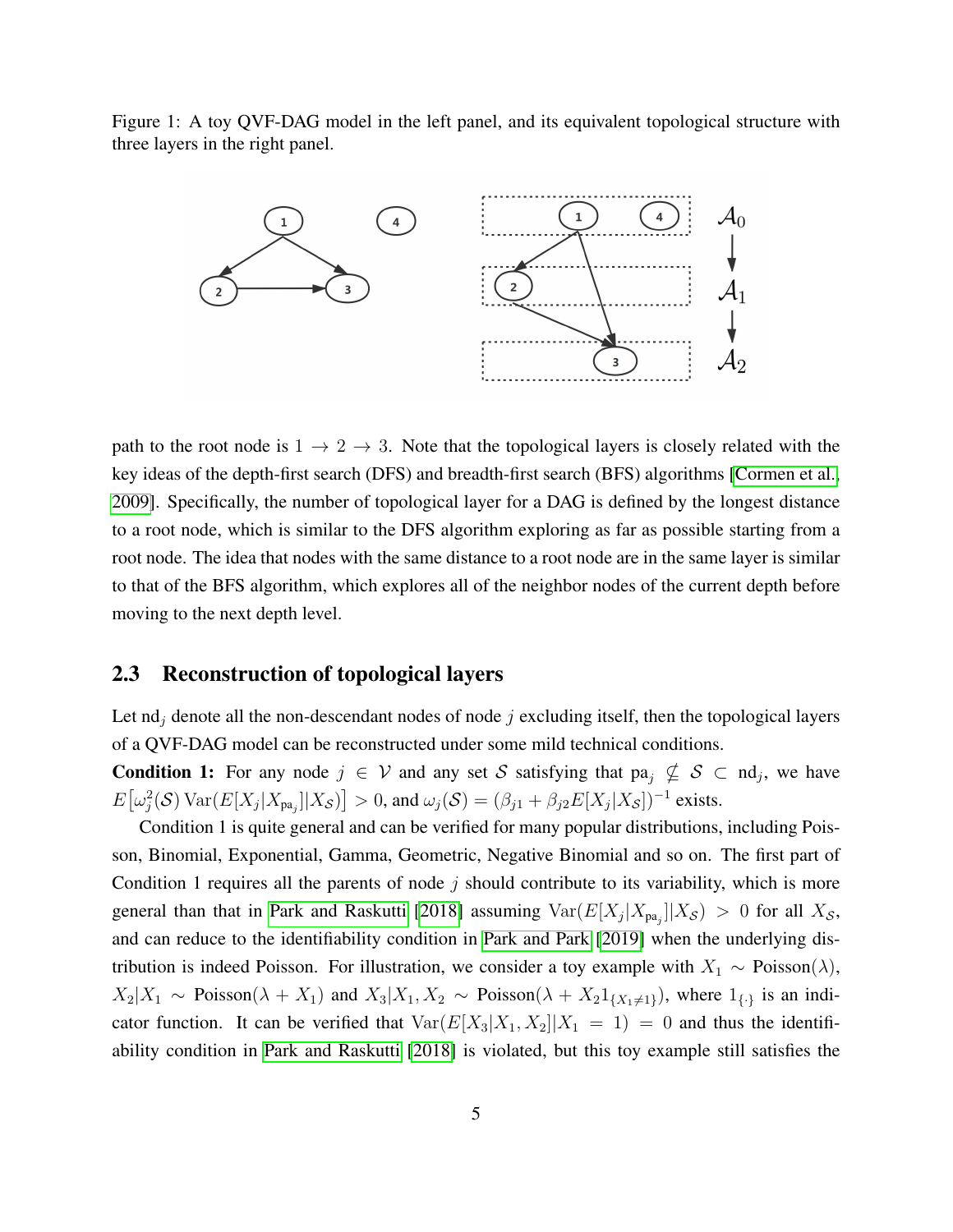first part of Condition 1. The second part of Condition 1 requires that  $\beta_{j1}$  and  $\beta_{j2}$  should satisfy  $\beta_{j1} + \beta_{j2} E[X_j|X_{\mathcal{S}}] \neq 0$ , which ensures that  $\omega_j(\mathcal{S}) = (\beta_{j1} + \beta_{j2} E[X_j|X_{\mathcal{S}}])^{-1}$  is well-defined. Moreover,  $\beta_{i2} > -1$  is required to rule out some distributions, including Bernoulli and multinomial distributions, which are known to be unidentifiable in literature [\[Heckerman et al., 1995\]](#page-22-7).

<span id="page-5-0"></span>**Lemma 1.** Suppose that  $X \in \mathbb{R}^p$  is generated by a QVF-DAG model and Condition 1 is satisfied. *For any node*  $j \in V$  *and any set*  $S \subseteq nd_j$ *, we have* 

$$
E[\text{Var}(\omega_j(\mathcal{S})X_j|X_{\mathcal{S}})] \ge E[\omega_j(\mathcal{S})X_j],
$$

*provided that*  $\beta_{j2} > -1$ *. The equality holds if and only if pa*<sub>j</sub>  $\subseteq$  *S.* 

Lemma [1](#page-5-0) provides a crucial criterion to reconstruct the topological layers of a QVF-DAG model in a top-down fashion. Specifically, if  $pa_j \subseteq S$ , the conditional ratio

$$
\mathcal{R}(j,\mathcal{S}) := \frac{E\big[\operatorname{Var}(\omega_j(\mathcal{S})X_j|X_{\mathcal{S}})\big]}{E[\omega_j(\mathcal{S})X_j]}
$$
(3)

should be exactly [1](#page-5-1). Motivated by this fact, Theorem 1 shows that the topological layers  $\{\mathcal{A}_t\}_{t=0}^{T-1}$ of a QVF-DAG model, defined in Section [2.2,](#page-3-2) can be exactly reconstructed.

<span id="page-5-1"></span>**Theorem [1](#page-5-0).** *Suppose that all the conditions of Lemma 1 are satisfied and*  $A_0, \ldots, A_{t-1}$  *have been* identified with  $\mathcal{S}_0 = \emptyset$  and  $\mathcal{S}_t = \cup_{d=0}^{t-1} \mathcal{A}_d$ . It then holds true that

<span id="page-5-2"></span>
$$
\mathcal{R}(j, \mathcal{S}_t) \begin{cases} = 1, & \text{for any } j \in \mathcal{A}_t; \\ \neq 1, & \text{for any } j \in \mathcal{V} \setminus \{ \mathcal{S}_t \cup \mathcal{A}_t \}, \end{cases} \tag{4}
$$

*for*  $t = 0, ..., T - 1$ *, and thus the topological layers can be exactly reconstructed.* 

Theorem [1](#page-5-1) provides a constructive result for the reconstruction of a general class of non-Gaussian DAG models with the QVF property. Its proof follows from Lemma [1,](#page-5-0) the criterion in [\(4\)](#page-5-2), and the assumption that a node's parents should all contribute to its variability. Particularly, for any root or isolated node  $j \in V$  with pa<sub>i</sub> =  $\emptyset$ , Theorem [1](#page-5-1) shows that the topological layer  $\mathcal{A}_0$ can be exactly reconstructed by the fact that

$$
\mathcal{R}(j,\emptyset) = \frac{E\big[\operatorname{Var}(\omega_j(\emptyset)X_j)\big]}{E[\omega_j(\emptyset)X_j]} = \frac{\operatorname{Var}(X_j)}{(\beta_{j1} + \beta_{j2}E[X_j])E[X_j]} = 1,
$$

for any root or isolated node  $j \in V$ , and  $\mathcal{R}(j, \emptyset) \neq 1$  otherwise. Further, if the longest distance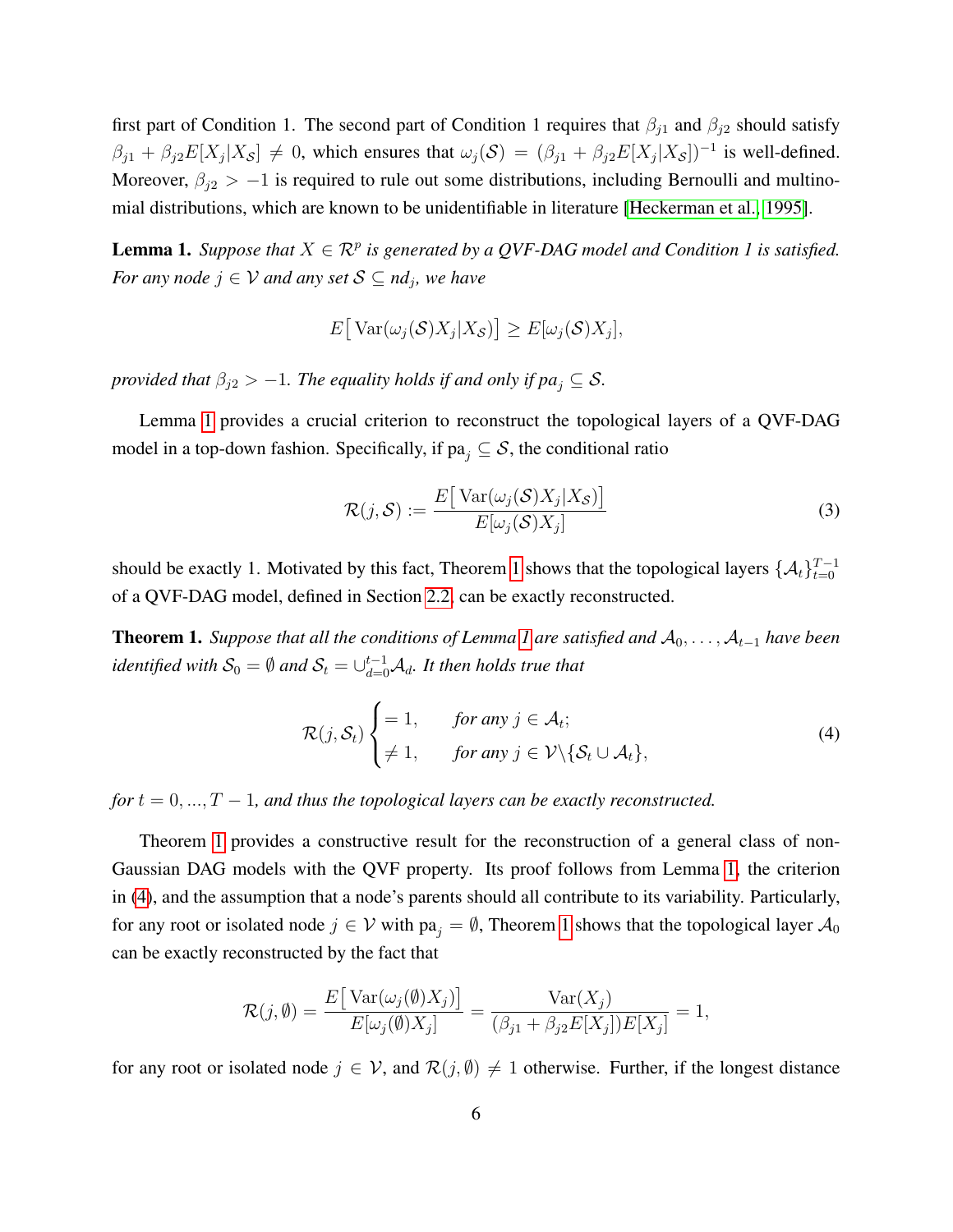of a node j to a root node is  $t \geq 1$  $t \geq 1$ , then  $j \in A_t$  by definition, and Theorem 1 guarantees that  $\mathcal{R}(j, \mathcal{S}_t) = 1$  and  $\mathcal{R}(l, \mathcal{S}_t) \neq 1$  for any node l contained in lower layers.

### <span id="page-6-0"></span>3 Proposed algorithm

In this section, we illustrate the proposed algorithm with natural exponential family assumption in [\(2\)](#page-3-1), but the algorithm can be adapted to learn a general QVF-DAG model as well. Motivated by Lemma [1](#page-5-0) and Theorem [1,](#page-5-1) learning a QVF-DAG model from the observed data can be decomposed into a two-step procedure, where the topological layers can be reconstructed in a top-down fashion at the first step, and then the directed edges can be recovered by using sparse regression models in a parallel fashion.

#### 3.1 Two-step learning algorithm

Given a training sample  $X^n = (X_i^n)_{i=1}^n$  with  $X_i^n = (X_{i,1}^n, ..., X_{i,p}^n)^T$ , we first attempt to estimate the top layer  $A_0$ . Specifically, for each node  $j \in V$ , we compute the estimated unconditional ratio,

$$
\widehat{\mathcal{R}}(j,\emptyset) = \frac{\widehat{\text{Var}}(X_j)}{(\beta_{j1} + \beta_{j2}\widehat{E}[X_j])\widehat{E}[X_j]},\tag{5}
$$

where  $\widehat{\text{Var}}(X_j) = \widehat{E}[X_j^2] - (\widehat{E}[X_j])^2, \widehat{E}[X_j] = \frac{1}{n} \sum_{i=1}^n X_{i,j}^n$  and  $\widehat{E}[X_j^2] = \frac{1}{n} \sum_{i=1}^n (X_{i,j}^n)^2$ . By Theorem [1,](#page-5-1)  $\mathcal{A}_0$  can be estimated as  $\mathcal{A}_0 = \{j, |\mathcal{R}(j, \emptyset) - 1| \le \epsilon_0\}$  for some small constant  $\epsilon_0 > 0$ .

Suppose that the topological layers  $\widehat{A}_0, \ldots, \widehat{A}_{t-1}$  have been estimated and  $\widehat{S}_t = \bigcup_{d=0}^{t-1} \widehat{A}_d$ , we now proceed to estimate  $A_t$ . For each node  $j \in \mathcal{V} \backslash \mathcal{S}_t$ , we compute the estimated conditional ratio,

$$
\widehat{\mathcal{R}}(j,\widehat{\mathcal{S}}_t) = \frac{\widehat{E}[\widehat{\text{Var}}(\widehat{\omega}_j(\widehat{\mathcal{S}}_t)X_j|X_{\widehat{\mathcal{S}}_t})]}{\widehat{E}[\widehat{\omega}_j(\widehat{\mathcal{S}}_t)X_j]},
$$
\n(6)

where  $\widehat{E}[\widehat{\text{Var}}(\widehat{\omega}_j(\widehat{S}_t)X_j|X_{\widehat{S}_t})] = \widehat{E}[\widehat{\omega}_j^2(\widehat{S}_t)(\widehat{E}[X_j^2|X_{\widehat{S}_t}] - (\widehat{E}[X_j|X_{\widehat{S}_t}])^2)], \widehat{\omega}_j(\widehat{S}_t) = (\beta_{j1} + \widehat{\beta}_{j1})^2$  $\beta_{j2}\widehat{E}[X_j|X_{\widehat{S}_t}])^{-1}$ . By Theorem [1,](#page-5-1)  $\mathcal{A}_t$  can be estimated as  $\widehat{\mathcal{A}}_t = \{j, |\widehat{\mathcal{R}}(j,\widehat{\mathcal{S}}_t) - 1| \le \epsilon_t\}$  for some small positive constant  $\epsilon_t$ . This procedure is repeated until there are no remaining nodes, and then the topological layers of the DAG model are reconstructed. Note that the details for estimating  $\widehat{\mathcal{R}}(j, \emptyset)$  and  $\widehat{\mathcal{R}}(j, \widehat{\mathcal{S}}_t)$  may vary from one distribution to another, and we illustrate some details for both Poisson and Binomial DAGs in Appendix I, where  $E[X_j | X_{\hat{S}_t}]$  is estimated via the generalized linear model (GLM). The computation of  $\widehat{\mathcal{R}}(j, \widehat{\mathcal{S}}_t)$  involves two terms,  $\widehat{E}[X_j|X_{\widehat{\mathcal{S}}_t}]$  and  $\widehat{E}[X_j^2|X_{\widehat{\mathcal{S}}_t}]$ ,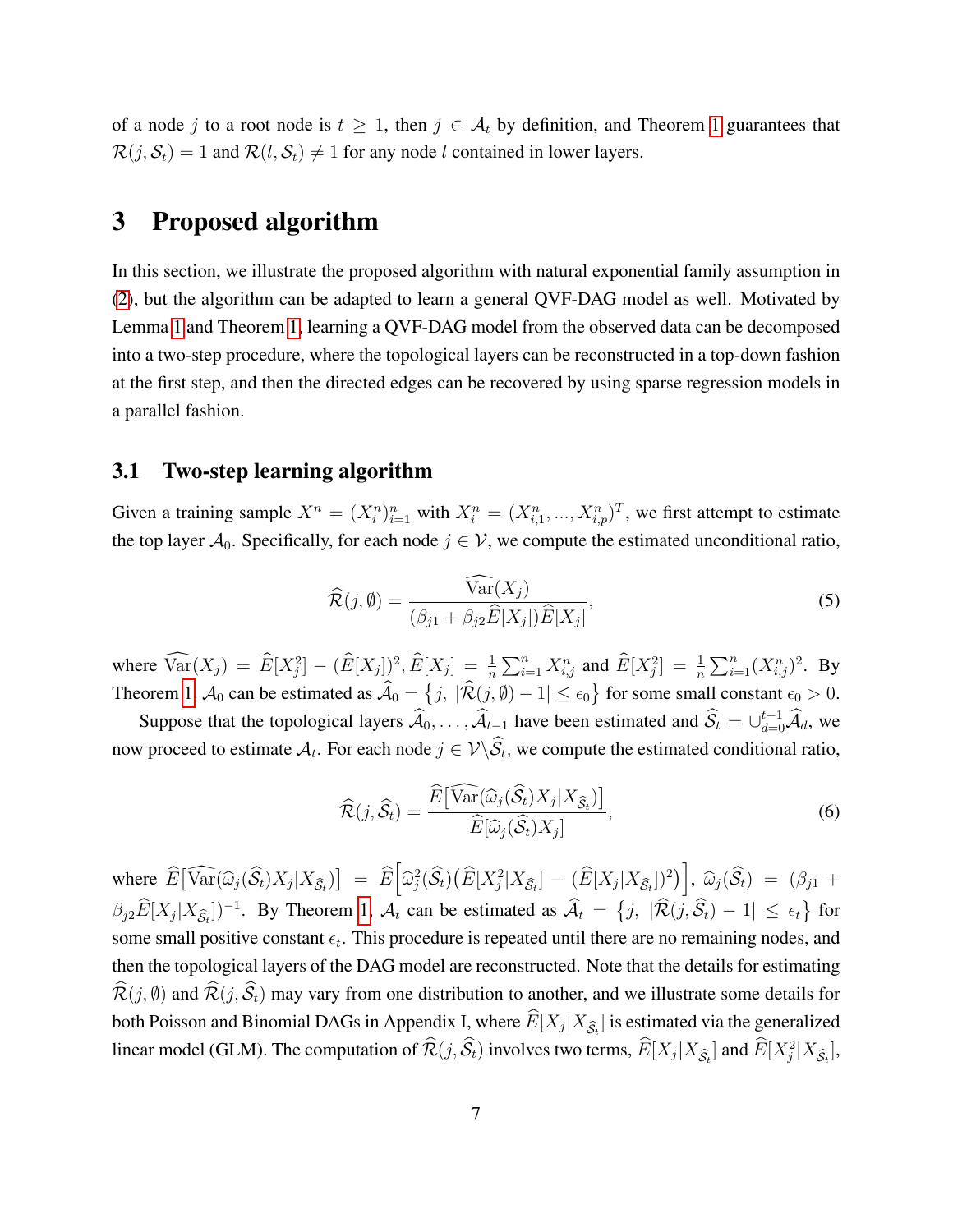whose computational details are provided in Appendix I.

Once all the topological layers are reconstructed, the directed edges between nodes can be re-covered via standard sparse regression models [Meinshausen and Bühlmann, 2006, [Yang et al.,](#page-24-5) [2015\]](#page-24-5) in a parallel fashion. Specifically, for each node  $j \in A_t$ , we conduct a sparse regression of  $X_j$  against  $X_{\hat{S}_t}$ , and any non-zero coefficient leads to a directed edge pointing from the corresponding node in  $S_t$  to the node j. This sparse regression procedure can be done for all nodes simultaneously to expedite the computation.

The proposed two-step learning algorithm for a QVF-DAG via topological layer is summarized in Algorithm [1,](#page-7-0) denoted as the TLDAG algorithm.

#### <span id="page-7-0"></span>Algorithm 1

- 1: Input: sample matrix  $X^n \in \mathbb{R}^{n \times p}$ ,  $\widehat{S} = \emptyset$ , and  $t = 0$ ;
- 2: Until  $\widehat{S} = \mathcal{V}$ :
	- a. For any  $j \in \mathcal{V} \setminus \widehat{S}$ , compute the ratio  $\widehat{\mathcal{R}}(j, \widehat{S}_t) = \frac{\widehat{E} \left[ \widehat{\text{Var}}(\widehat{\omega}_j(\widehat{S}_t) X_j | X_{\widehat{S}_t}) \right]}{\widehat{E}[\widehat{\omega}_j(\widehat{S}_t) X_j]}$  $E[\widehat{\omega}_j(\mathcal{S}_t)X_j]$ ;
	- b. Define  $\widehat{\mathcal{A}}_t = \left\{ j, \, |\widehat{\mathcal{R}}(j, \widehat{\mathcal{S}}_t) 1| \le \epsilon_t \right\}$  and let  $\widehat{\mathcal{S}} = \widehat{\mathcal{S}} \cup \widehat{\mathcal{A}}_t$ ;
	- c.  $t \leftarrow t + 1$ .
- 3: Let  $\widehat{T} = t$ .
- 4: For any node  $j \in A_t$ , fit a sparse regression model of  $X_j$  against  $X_{\hat{S}_t}$  to obtain the estimated directed edges pointing to node j, denoted as  $\widehat{\mathcal{E}}_j = \{k \to j | k \in \widehat{\mathcal{S}}_t\}.$
- 5: Return:  $\{\widehat{\mathcal{A}}_t\}_{t=0}^{\widehat{T}-1}$  and  $\{\widehat{\mathcal{E}}_j\}_{j=\widehat{\mathcal{A}}_1}^{\mathcal{A}_{\widehat{T}-1}}$  $j = A_1$ .

Note that Algorithm [1](#page-7-0) can be modified to deal with the case with large  $p$ , by replacing the GLM model in Step 2 with the  $\ell_1$ -regularized GLM model. It is also worth pointing out that the asymptotic consistency of the TLDAG algorithm can be established following a similar treatment as in [Park and Raskutti](#page-23-8) [\[2018\]](#page-23-8) and [Sun et al.](#page-23-11) [\[2013\]](#page-23-11), with some slight modification by involving the concept of topological layers and considering the stability selection for  $\epsilon_t$ . More precisely, the assumption similar to [Park and Raskutti](#page-23-8) [\[2018\]](#page-23-8) assumes that the true ratio for all the nodes contained in the lower layers must be bounded away from  $1 + \eta_{\min}$  for some  $\eta_{\min} > 0$ . Moreover, following the proof of Theorem 1 in [Sun et al.](#page-23-11) [\[2013\]](#page-23-11), we can show that the reconstructed topological layers with  $\epsilon_t$  selected by the stability selection procedure is exactly the same as the true topological layers with high probability. Then, sparse regression, such as  $\ell_1$ -regularized regression, can be applied among each topological layer to recover directed structures among the nodes in the layers,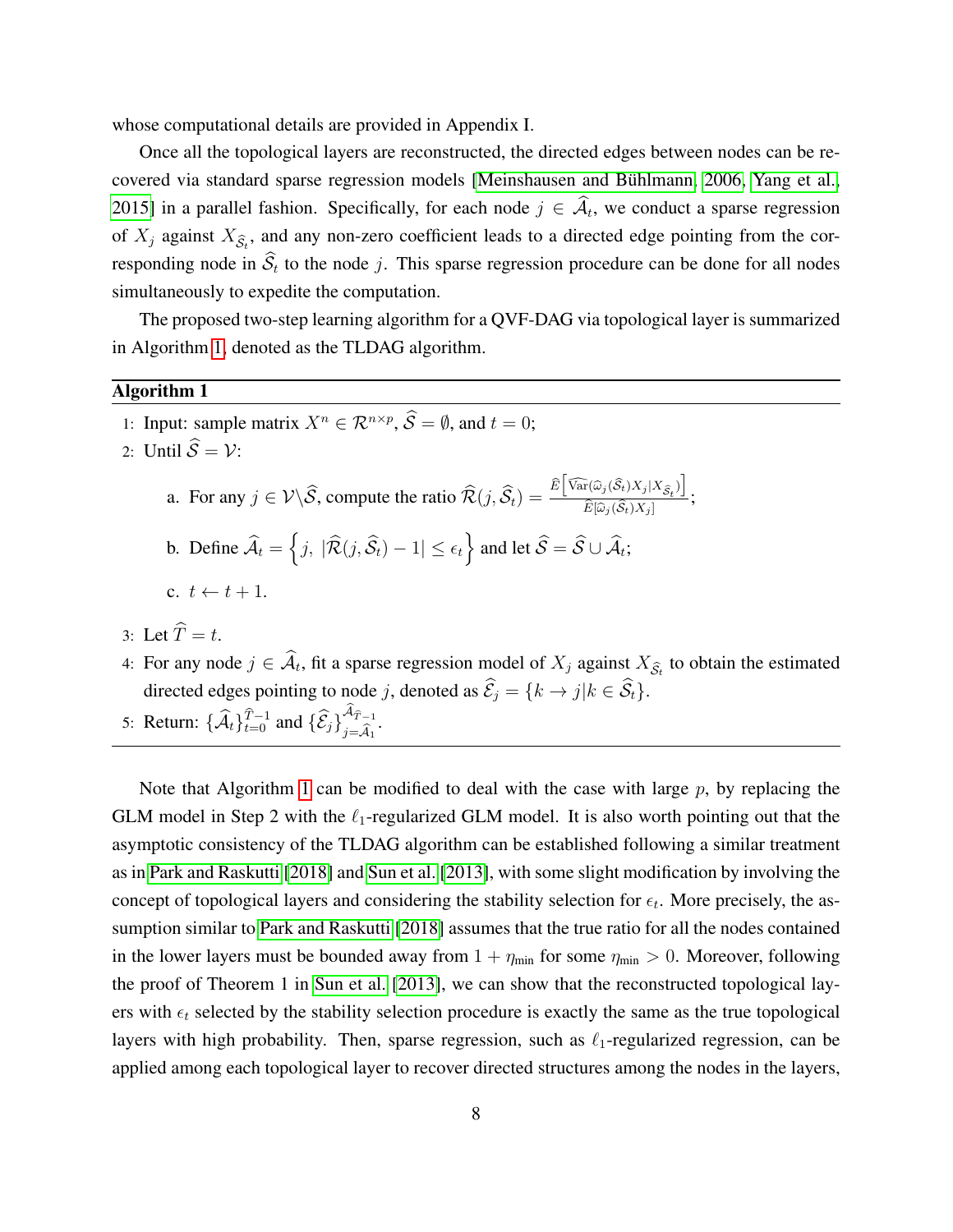and the selection consistency can also be established under mild conditions as in the literature of sparse regression. Combining the above results, the consistency of the proposed algorithm can be established in the sense that it can exactly recover the true DAG with high probability.

#### 3.2 Computational complexity

In literature, the ODS algorithm [\[Park and Raskutti, 2018\]](#page-23-8) is developed for learning QVF-DAG, and the moments ratio scoring algorithm (MRS; [Park and Park](#page-23-9) [\[2019\]](#page-23-9)) extends the ODS algorithm for a special type of QVF-DAGs, yet the computational complexities of both algorithms are of order  $O(np^2)$  and  $O(np^3)$ , respectively, which are still relatively high and difficult to scale up for large-scale QVF-DAGs.

By contrast, the computational complexity of the proposed TLDAG algorithm can be much less than that of ODS and MRS, especially when dealing with shallow QVF-DAGs with  $T \ll p$ . For example, to learn a hub graph with  $T = 2$  as in Figure [2,](#page-10-0) TLDAG needs to first identify  $\mathcal{A}_0$ and  $A_1$  and then reconstruct the parent-child relationship. More precisely, identifying  $A_0$  requires estimation of the unconditional ratio for p nodes, which amounts to the complexity of order  $O(np)$ , and identifying  $A_1$  requires estimation of the conditional ratio for the remaining  $p - 1$  nodes via GLM with only one predictor in  $A_0$ , which also amounts to the complexity of order  $O(np)$ . For parent-child reconstruction, we just need to fit the GLM model for each node in  $A_1$  against the only predictor in  $A_0$ , which amounts to the complexity of order  $O(np)$ . Therefore, the computational complexity of TLDAG is only of order  $O(np)$ , which is much more efficient than both ODS and MRS algorithms.

In general, the complexity of TLDAG in estimating a random graph with  $T$  layers is of order  $O\Big(np(T-1)+\sum_{t=1}^{T-1}n(\sum_{k=0}^{t-1}a_k)a_t\Big)$ , where  $a_t$  denotes the number of nodes in  $\mathcal{A}_t$  and  $\sum_{t=0}^{T-1}a_t=$ p. Clearly, TLDAG needs to first reconstruct the topological layers  $\{\mathcal{A}_t\}_{t=0}^{T-1}$  in a sequential fashion, and then conduct  $\ell_1$ -regularized GLM regressions to recover the parent-child relation. Specifically, for reconstructing the topological layers, the total number of ratios needed to be computed is bounded by  $O(p(T-1))$ , and each ratio calculation requires n samples. Thus, the complexity for reconstructing all layers is of order  $O(np(T-1))$ . Furthermore, the directed parent-child structure can be recovered in a parallel fashion, and for each node,  $\ell_1$ -regularized GLM regression is fitted using coordinate descent [\[Friedman et al., 2010,](#page-22-9) [Park and Park, 2019\]](#page-23-9), with all the nodes in the upper layers as predictors, leading to the total complexity of order  $O\left(\sum_{t=1}^{T-1} n(\sum_{k=0}^{t-1} a_k)a_t\right)$ . It is clear that the computational complexity of TLDAG is the same as that of ODS when  $T = p$ , and it can be significantly better than ODS when the QVF-DAG has a shallow structure with  $T < p$ .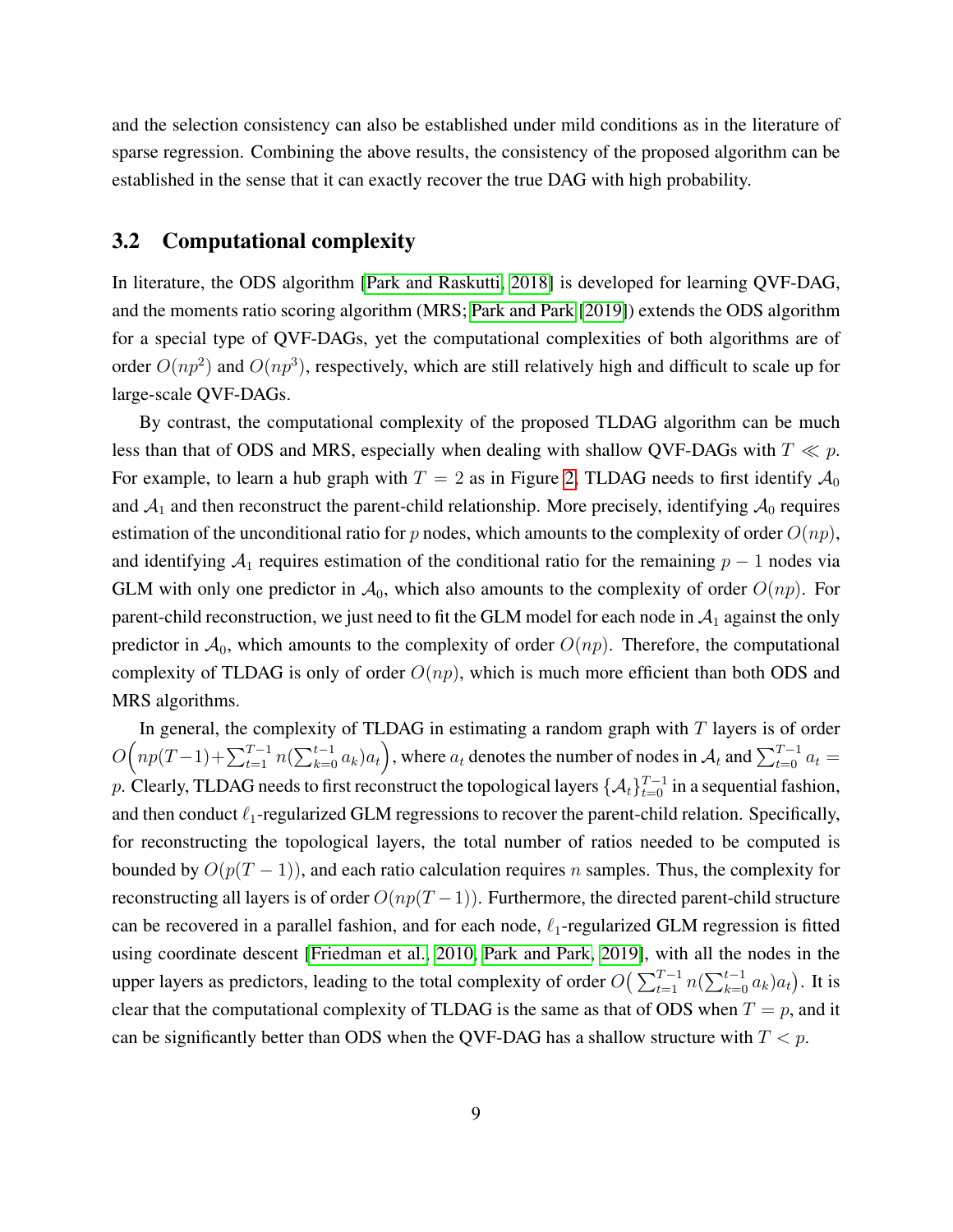#### <span id="page-9-1"></span>3.3 Tuning

The numerical performance of the proposed TLDAG algorithm depends on the layer reconstruction parameter  $\epsilon_t$  and the tuning parameter in the sparse regression algorithm. Whereas the latter can be determined via cross-validation, we need to modify the stability-based criterion in [Sun et al.](#page-23-11) [\[2013\]](#page-23-11) to select the optimal parameter  $\epsilon_t$  for each layer.

The key idea is to measure the reconstruction stability by randomly splitting the training sample into two parts and comparing the disagreement between the two estimated active sets. Specifically, given a value  $\epsilon_t$ , we randomly split the training sample  $\mathcal{Z}^M$  into two parts  $\mathcal{Z}_1^M$  and  $\mathcal{Z}_2^M$ . Then the proposed method is applied to  $\mathcal{Z}_1^M$  and  $\mathcal{Z}_2^M$  and obtain two estimated active sets  $\mathcal{A}_{1,\epsilon_t}$  and  $\mathcal{A}_{2,\epsilon_t}$ , respectively. The disagreement between  $\mathcal{A}_{1,\epsilon_t}$  and  $\mathcal{A}_{2,\epsilon_t}$  is measured by Cohen's kappa coefficient

$$
\kappa(\widehat{\mathcal{A}}_{1,\epsilon_t},\widehat{\mathcal{A}}_{2,\epsilon_t})=\frac{Pr(a)-Pr(e)}{1-Pr(e)},
$$

where  $Pr(a) = \frac{n_{11} + n_{22}}{p_n}$  and  $Pr(e) = \frac{(n_{11} + n_{12})(n_{11} + n_{21})}{p_n^2} + \frac{(n_{12} + n_{22})(n_{21} + n_{22})}{p_n^2}$  $\frac{p_1! (n_{21}+n_{22})}{p_{n_{\infty}}^2}$  with  $n_{11} = |A_{1,\epsilon_t}| \cap$  $\hat{\mathcal{A}}_{2,\epsilon_t}|, n_{12} = |\hat{\mathcal{A}}_{1,\epsilon_t} \cap \hat{\mathcal{A}}_{2,\epsilon_t}^C|, n_{21} = |\hat{\mathcal{A}}_{1,\epsilon_t}^C \cap \hat{\mathcal{A}}_{2,\epsilon_t}^C|, n_{22} = |\hat{\mathcal{A}}_{1,\epsilon_t}^C \cap \hat{\mathcal{A}}_{2,\epsilon_t}^C|$  and  $|\cdot|$  denotes the set cardinality. The procedure is repeated for  $B$  times and the estimated reconstruction stability is measured as

$$
\hat{s}(\Psi_{\epsilon_t}) = \frac{1}{B} \sum_{b=1}^{B} \kappa(\widehat{\mathcal{A}}_{1,\epsilon_t}^b, \widehat{\mathcal{A}}_{2,\epsilon_t}^b),
$$

where  $\hat{\mathcal{A}}_{1,\epsilon_t}^b$  and  $\hat{\mathcal{A}}_{2,\epsilon_t}^b$  are the estimated active sets in the b-th splitting. Finally, we set  $\epsilon_t = \min \{ \epsilon_t :$  $\hat s(\Psi_{\epsilon_{\textit{\text{t}}}})$  $\frac{s(\Psi_{\epsilon_t})}{\max_{\epsilon_t} \hat{s}(\Psi_{\epsilon_t})} \geq c$ , where  $c \in (0, 1)$  is some given percentage. For illustration,  $c = 0.9$  and  $B = 5$ are used in all the numerical examples, and yield satisfactory performance.

### <span id="page-9-0"></span>4 Simulated experiments

In this section, we examine the numerical performance of the proposed TLDAG algorithm, and compare it against some state-of-the-art methods in terms of estimation accuracy of directed edges and computational efficiency. Specifically, five competitors are considered, including the ODS algorithm, the MRS algorithm, a direct linear non-Gaussian DAG method (DLiNGAM; [Shimizu](#page-23-6) [et al.](#page-23-6) [\[2011\]](#page-23-6)), the greedy equivalence search method (GES; [Chickering](#page-22-1) [\[2003\]](#page-22-1)), and the max-min hill climbing method (MMHC; [Tsamardinos et al.](#page-24-2) [\[2006\]](#page-24-2)). We implement TLDAG, ODS and MRS in R and the source codes are available in <https://github.com/WeiZHOU23/TLDAG>, implementation of DLiNGAM is available on the author's website [https://github.com/](https://github.com/cdt15/lingam)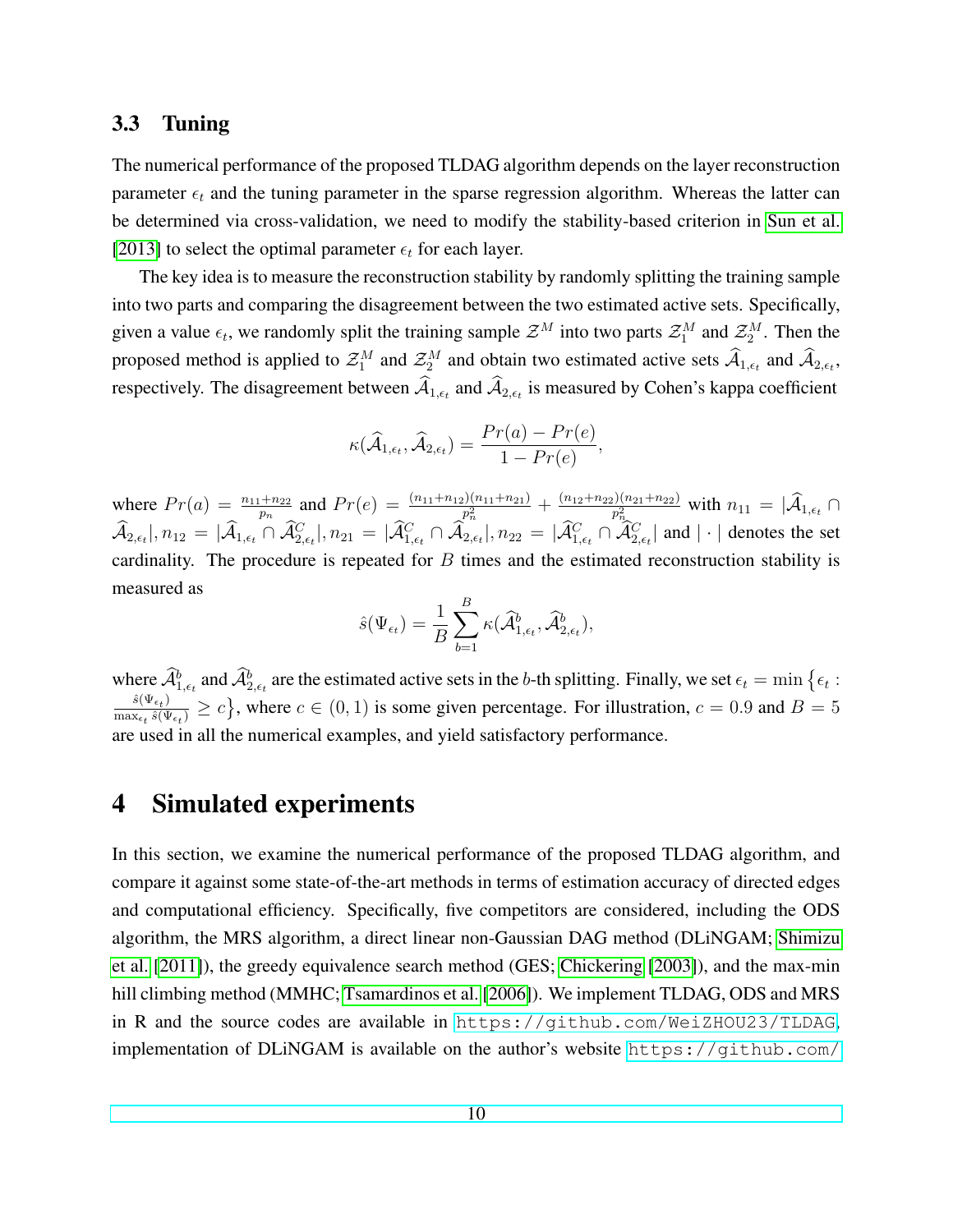[cdt15/lingam](https://github.com/cdt15/lingam), and GES and MMHC are implemented in the R packages "pcalg" [\[Kalisch](#page-22-10) [et al., 2012\]](#page-22-10) and "bnlearn" [\[Scutari, 2010\]](#page-23-12), respectively. For GES, the output is a partial DAG, and we follow the treatment of [Yuan et al., 2019](#page-24-3) and extend the output to DAG for fair comparison. For TLDAG, the tuning parameter  $\epsilon_t$ 's are adaptively chosen for each layer via the stability selection procedure in Section [3.3,](#page-9-1) where the grid search is conducted over grids  $\{10^{-2+0.15s}; s = 0, \ldots, 60\}.$ 

For comparison metrics, we use Recall, Precision, F1-score and the normalized hamming distance (HM) to evaluate the estimation accuracy. Whereas the first three metrics are standard and popularly used in literature, HM measures the number of edge insertions, deletions or flips needed to transform one graph to another [\[Tsamardinos et al., 2006\]](#page-24-2). Large values of Recall, Precision and F1-score and small values of HM indicate good estimation accuracy.

In all simulated examples, we generate data for QVF-DAG models with both hub graphs and random graphs. The conditional distribution of each node given its parents follows either a Poisson distribution with rate  $\exp(\theta_j + \sum_{k \in \text{pa}_j} \theta_{jk} X_k)$ , or a Binomial distribution with  $N_j$  trials and success rate logit<sup>-1</sup>( $\theta_j + \sum_{k \in pa_j} \theta_{jk} X_k$ )). A non-zero coefficient  $\theta_{jk}$  indicates a directed edge from node k to node j, and  $\theta_{jk} = 0$  otherwise.

#### 4.1 Hub graphs

The hub graph is a special type of DAGs, which consists of a hub node and a number of other nodes, and directed edges only pointing from the hub node to other nodes. In this section, we consider the following hub graphs, and similar examples have also been considered in [Park and](#page-23-9) [Park](#page-23-9) [\[2019\]](#page-23-9) and [Yuan et al.](#page-24-3) [\[2019\]](#page-24-3).

<span id="page-10-0"></span>Example 1 (Poisson hub graph). The generated DAG model is depicted in Figure [2.](#page-10-0) We first generate the hub node  $X_1$  in  $\mathcal{A}_0$  from Pois $(\exp(\theta_1))$ , and then  $X_j$  in  $\mathcal{A}_1$  from Pois $(\exp(\theta_j + \theta_{j1}X_1))$ for  $j = 2, \ldots, p$ . The parameters  $\theta_j$  and  $\theta_{j1}$  are generated uniformly from [1,3] and [0.1, 0.5] for  $j = 1, \ldots, p$ , respectively.





Example 2 (Mixed hub graph). The generated DAG is the same as that in Example 1, but each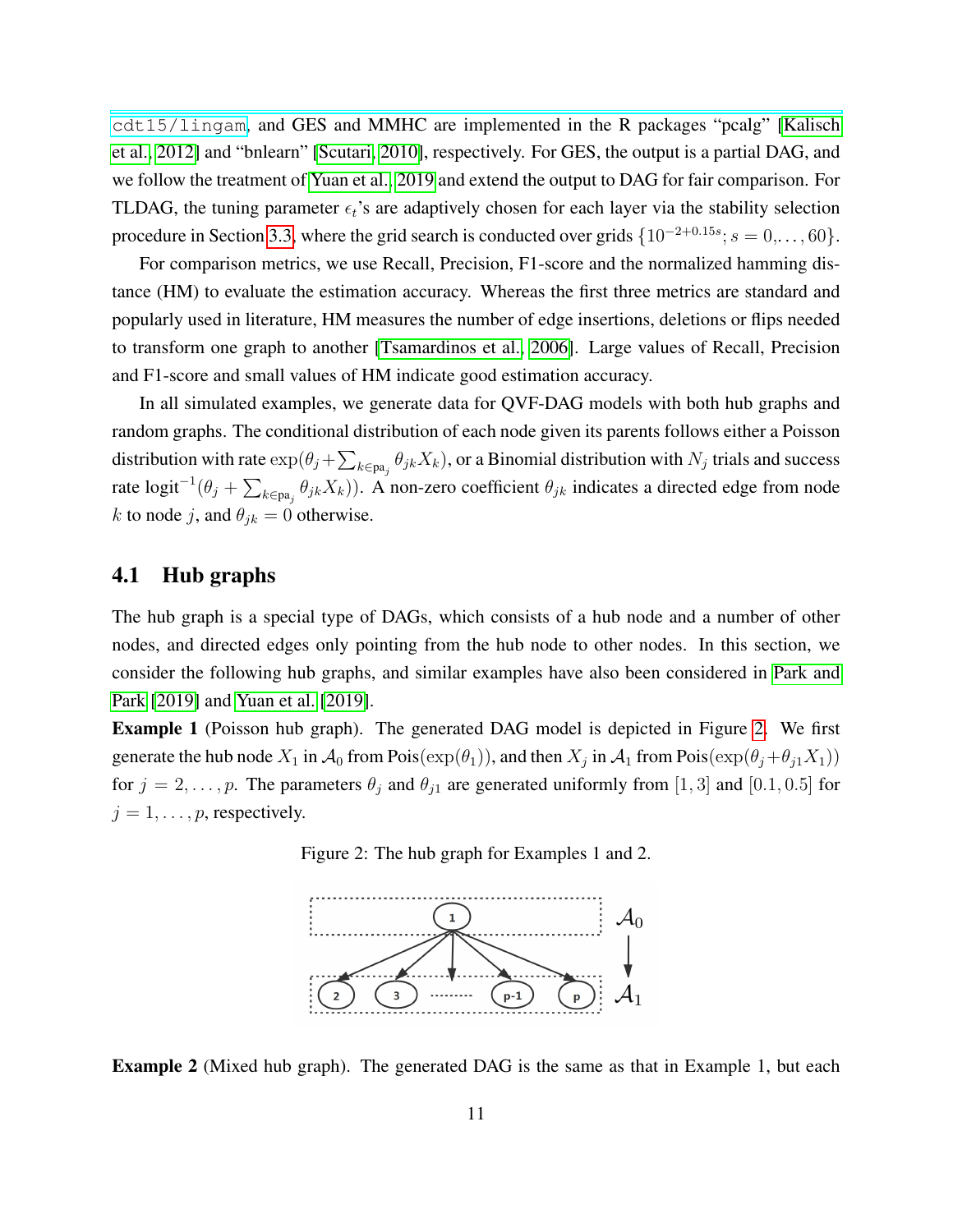node is generated from a mixed distribution. Particularly, we first generate the hub node  $X_1$  in  $\mathcal{A}_0$  from 0.5Pois $(\exp(\theta_1)) + 0.5\text{Bin}(4|\theta_1)$  and then  $X_j$  in  $\mathcal{A}_1$  from 0.5Pois $(\exp(\theta_j + \theta_{j1}X_1))$  +  $0.5\text{Bin}(4|\theta_j + \theta_{j1}X_1)$  for  $j = 2, \ldots, p$ . For  $X_j$  from the Poisson distribution, the parameters  $\theta_j$ and  $\theta_{jk}$  are generated uniformly from [1, 3] and [0.1, 0.3], [0.1, 0.2] and [0.05, 0.2] for for  $p = 5$ , 20,  $p = 100$ , respectively; and for  $X_j$  from the Binomial distribution, the parameters  $\theta_j$  and  $\theta_{jk}$ are both generated uniformly from [0.1, 0.2] for  $p = 5$  and 20, and [0.05, 0.2] for  $p = 100$ . Note that the shrunk interval for large p is used to avoid large values of  $\theta_j + \theta_{j1}X_1$ , which leads to a contradiction with Condition 1.

In each example, the averaged performance metrics of all the competing methods over 50 independent replications as well as their standard errors are summarized in Tables [1](#page-12-0)[–2.](#page-13-0)

It is evident that TLDAG yields superior numerical performance and outperforms the other five competitors in almost all the scenarios. In Table [1](#page-12-0) with the Poisson hub graph, TLDAG yields a small HM and the largest Precision and F1-score, and the recalls of TLDAG, ODS and MRS are all close to 1, but the other three methods have much smaller recalls. In Table [2](#page-13-0) with the mixed hub graph, TLDAG yields the best performance in terms of Precision and F1-score, and comparable performance to the best performer in terms of HM and Recall.

#### 4.2 Random graphs

We now consider two commonly used models for the random graphs, including the Erdös and Rényi (ER) model [Erdös and Rényi, [1960\]](#page-22-11) and the Barabási-Albert (BA) model [Barabási and [Albert, 1999\]](#page-22-12). It is interesting to note that the BA model generates scale-free graphs, which commonly appears in many science problems, such as the gene networks.

Example 3 (Mixed ER graph). The generated DAG model is depicted in Figure [3.](#page-14-0) We set the probability of connecting an edge as  $P_E = 0.35$  for  $p = 5$  and 20, and  $P_E = 0.1$  for  $p = 1$ 100 and generate a random DAG. Then, we convert the generated random DAG into topological structure, and generate the data for the root nodes  $X_j$ 's from  $0.5Pois(\exp(\theta_i)) + 0.5Bin(4|\theta_i)$  and the remaining nodes  $X_k$ 's from  $0.5$ Pois $(\exp(\theta_k + \sum_{l \in pa_k} \theta_{kl} X_l)) + 0.5$ Bin $(4|\theta_k + \sum_{l \in pa_k} \theta_{kl} X_l)$ . Precisely, the parameter  $\theta_k$  for the Poisson distribution is generated uniformly from [1, 3], and  $\theta_{kl}$  are generated uniformly from [0.01, 0.05], [0.005, 0.015], [0.001, 0.01] for  $p = \{5, 20, 100\}$ respectively. The parameter  $\theta_k$  and  $\theta_{kl}$  for the Binomial distribution are all generated uniformly from [0.01, 0.05], [0.005, 0.015], [0.005, 0.01] for  $p = \{5, 20, 100\}$  respectively.

Example 4 (Mixed BA graph). The generated DAG is the same as that in Example 3 except that we set the number of edges to be added as  $e = 2$  for the BA model. Additionally, the parameter  $\theta_k$  for the Poisson distribution is generated uniformly from [1, 3], and  $\theta_{kl}$  are generated uniformly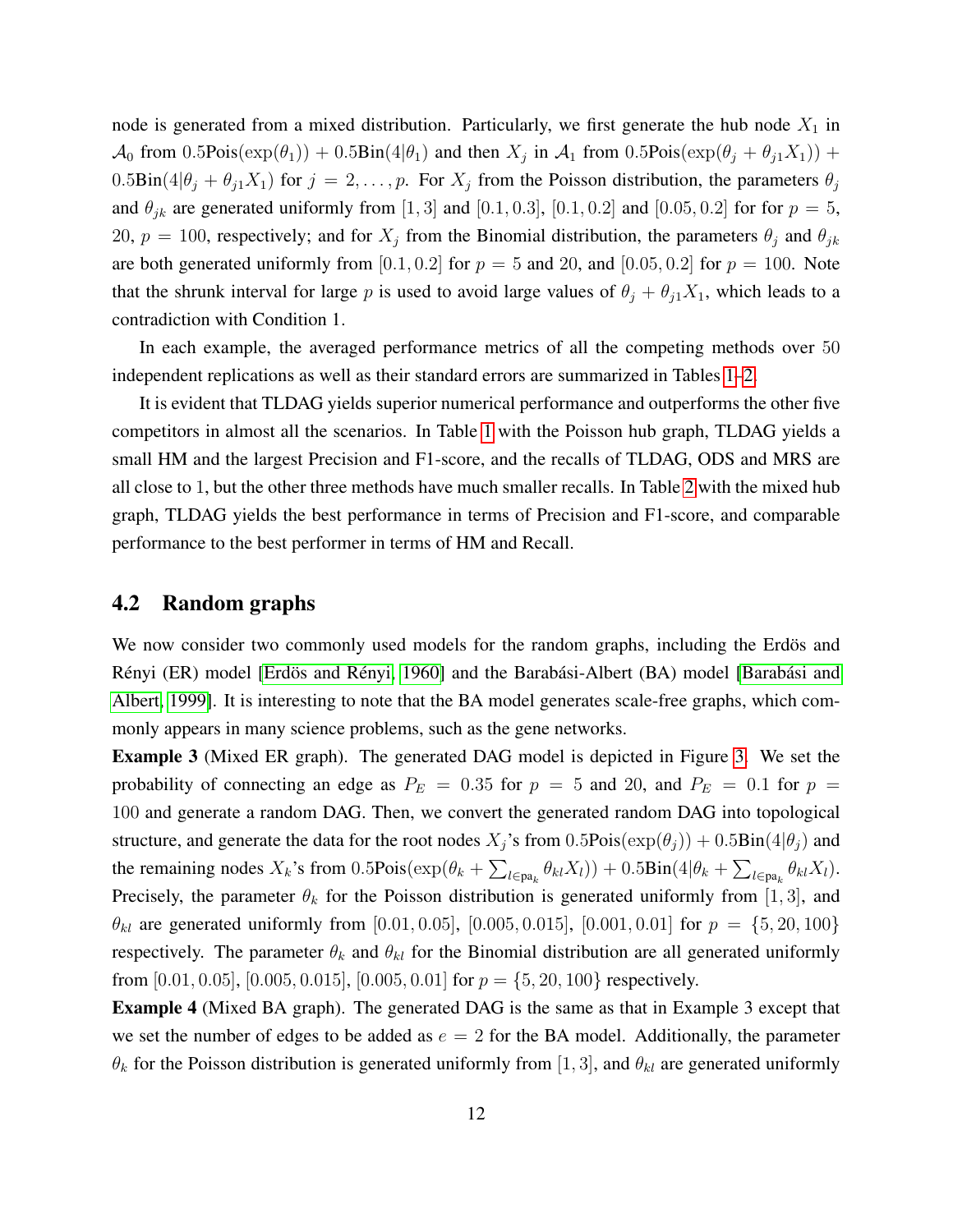| $\,p\,$        | $\boldsymbol{n}$ | Methods        | HM         | Recall     | Precision  | F1-score   |
|----------------|------------------|----------------|------------|------------|------------|------------|
|                |                  | <b>TLDAG</b>   | 0.13(0.01) | 1.00(0.00) | 0.63(0.01) | 0.76(0.01) |
|                |                  | <b>ODS</b>     | 0.17(0.01) | 1.00(0.01) | 0.56(0.01) | 0.71(0.01) |
|                | 200              | <b>MRS</b>     | 0.14(0.01) | 0.99(0.01) | 0.58(0.01) | 0.73(0.01) |
|                |                  | <b>DLiNGAM</b> | 0.28(0.02) | 0.56(0.04) | 0.39(0.03) | 0.45(0.03) |
|                |                  | <b>GES</b>     | 0.43(0.02) | 0.34(0.03) | 0.19(0.02) | 0.25(0.02) |
| $\overline{5}$ |                  | <b>MMHC</b>    | 0.25(0.02) | 0.54(0.05) | 0.41(0.04) | 0.46(0.04) |
|                |                  | <b>TLDAG</b>   | 0.14(0.01) | 1.00(0.00) | 0.62(0.02) | 0.76(0.01) |
|                |                  | <b>ODS</b>     | 0.17(0.01) | 1.00(0.00) | 0.56(0.01) | 0.71(0.01) |
|                | 500              | <b>MRS</b>     | 0.13(0.01) | 1.00(0.01) | 0.59(0.01) | 0.73(0.01) |
|                |                  | <b>DLiNGAM</b> | 0.25(0.02) | 0.59(0.04) | 0.43(0.03) | 0.49(0.03) |
|                |                  | <b>GES</b>     | 0.46(0.02) | 0.31(0.03) | 0.17(0.02) | 0.22(0.02) |
|                |                  | <b>MMHC</b>    | 0.28(0.02) | 0.56(0.04) | 0.40(0.03) | 0.44(0.03) |
|                |                  | <b>TLDAG</b>   | 0.05(0.00) | 1.00(0.00) | 0.56(0.03) | 0.70(0.02) |
|                |                  | <b>ODS</b>     | 0.11(0.00) | 0.99(0.01) | 0.32(0.01) | 0.48(0.01) |
|                | 200              | <b>MRS</b>     | 0.06(0.00) | 1.00(0.00) | 0.41(0.01) | 0.58(0.01) |
|                |                  | <b>DLiNGAM</b> | 0.29(0.01) | 0.61(0.05) | 0.10(0.01) | 0.17(0.01) |
|                |                  | <b>GES</b>     | 0.18(0.00) | 0.32(0.02) | 0.11(0.01) | 0.16(0.01) |
| 20             |                  | <b>MMHC</b>    | 0.09(0.00) | 0.12(0.01) | 0.12(0.01) | 0.12(0.01) |
|                |                  | <b>TLDAG</b>   | 0.05(0.00) | 1.00(0.00) | 0.55(0.03) | 0.69(0.02) |
|                |                  | <b>ODS</b>     | 0.11(0.00) | 1.00(0.00) | 0.32(0.01) | 0.48(0.01) |
|                | 500              | <b>MRS</b>     | 0.06(0.00) | 0.99(0.00) | 0.43(0.01) | 0.60(0.01) |
|                |                  | <b>DLiNGAM</b> | 0.25(0.01) | 0.63(0.05) | 0.12(0.01) | 0.20(0.02) |
|                |                  | <b>GES</b>     | 0.19(0.01) | 0.42(0.03) | 0.12(0.01) | 0.18(0.02) |
|                |                  | <b>MMHC</b>    | 0.10(0.00) | 0.18(0.01) | 0.13(0.01) | 0.15(0.01) |
|                |                  | <b>TLDAG</b>   | 0.02(0.00) | 0.99(0.00) | 0.44(0.03) | 0.59(0.02) |
|                |                  | <b>ODS</b>     | 0.05(0.00) | 0.94(0.01) | 0.16(0.00) | 0.28(0.01) |
|                | 200              | <b>MRS</b>     | 0.02(0.00) | 0.94(0.01) | 0.30(0.01) | 0.46(0.01) |
|                |                  | <b>DLiNGAM</b> | 0.28(0.00) | 0.54(0.04) | 0.02(0.00) | 0.04(0.00) |
|                |                  | <b>GES</b>     | 0.05(0.00) | 0.09(0.01) | 0.02(0.00) | 0.03(0.00) |
| 100            |                  | <b>MMHC</b>    | 0.02(0.00) | 0.01(0.00) | 0.01(0.00) | 0.01(0.00) |
|                |                  | <b>TLDAG</b>   | 0.02(0.00) | 1.00(0.00) | 0.45(0.03) | 0.60(0.02) |
|                |                  | <b>ODS</b>     | 0.05(0.00) | 0.97(0.00) | 0.17(0.00) | 0.29(0.00) |
|                | $500\,$          | <b>MRS</b>     | 0.02(0.00) | 0.98(0.00) | 0.33(0.01) | 0.49(0.01) |
|                |                  | <b>DLiNGAM</b> | 0.26(0.00) | 0.59(0.03) | 0.02(0.00) | 0.04(0.00) |
|                |                  | <b>GES</b>     | 0.07(0.00) | 0.17(0.01) | 0.03(0.00) | 0.05(0.00) |
|                |                  | <b>MMHC</b>    | 0.02(0.00) | 0.03(0.00) | 0.03(0.00) | 0.03(0.00) |

<span id="page-12-0"></span>Table 1: The averaged performance metrics of various methods as well as their standard errors in parentheses in Example 1.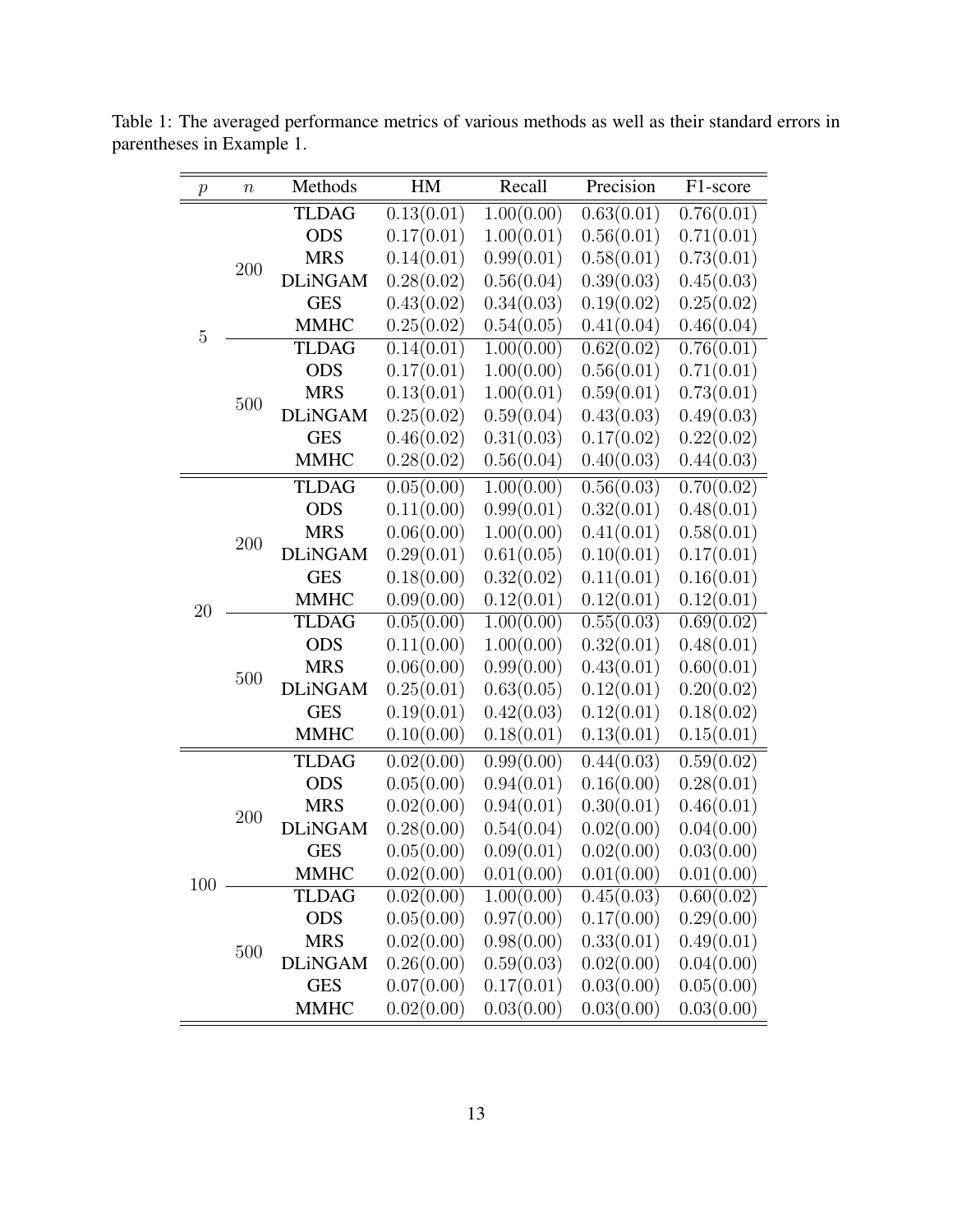| $\,p\,$        | $\boldsymbol{n}$ | Methods        | HM                      | Recall                  | Precision  | F1-score                |
|----------------|------------------|----------------|-------------------------|-------------------------|------------|-------------------------|
|                |                  | <b>TLDAG</b>   | 0.23(0.02)              | $0.57(\overline{0.04})$ | 0.46(0.03) | $\overline{0.50(0.03)}$ |
|                |                  | <b>ODS</b>     | 0.33(0.01)              | 0.36(0.04)              | 0.26(0.03) | 0.29(0.03)              |
|                | 200              | <b>DLiNGAM</b> | 0.37(0.02)              | 0.47(0.05)              | 0.27(0.03) | 0.34(0.03)              |
|                |                  | <b>GES</b>     | 0.31(0.01)              | 0.41(0.03)              | 0.30(0.02) | 0.34(0.02)              |
| $\overline{5}$ |                  | <b>MMHC</b>    | 0.22(0.02)              | 0.55(0.04)              | 0.45(0.03) | 0.49(0.03)              |
|                |                  | <b>TLDAG</b>   | $\overline{0.24(0.02)}$ | $\overline{0.58(0.04)}$ | 0.47(0.04) | $\overline{0.50(0.04)}$ |
|                |                  | <b>ODS</b>     | 0.33(0.01)              | 0.39(0.04)              | 0.26(0.03) | 0.31(0.03)              |
|                | 500              | <b>DLiNGAM</b> | 0.34(0.02)              | 0.55(0.05)              | 0.32(0.03) | 0.40(0.03)              |
|                |                  | <b>GES</b>     | 0.31(0.01)              | 0.45(0.03)              | 0.31(0.02) | 0.37(0.03)              |
|                |                  | <b>MMHC</b>    | 0.23(0.02)              | 0.60(0.04)              | 0.45(0.03) | 0.51(0.03)              |
|                |                  | <b>TLDAG</b>   | 0.12(0.01)              | 0.27(0.03)              | 0.18(0.02) | 0.21(0.02)              |
|                |                  | <b>ODS</b>     | 0.12(0.01)              | 0.23(0.03)              | 0.10(0.01) | 0.13(0.02)              |
|                | $200\,$          | <b>DLiNGAM</b> | 0.24(0.01)              | 0.27(0.03)              | 0.06(0.01) | 0.10(0.01)              |
|                |                  | <b>GES</b>     | 0.11(0.00)              | 0.29(0.01)              | 0.17(0.01) | 0.21(0.01)              |
| 20             |                  | <b>MMHC</b>    | 0.09(0.00)              | 0.12(0.01)              | 0.11(0.01) | 0.11(0.01)              |
|                | 500              | <b>TLDAG</b>   | 0.12(0.01)              | $\overline{0.31(0.03)}$ | 0.20(0.03) | 0.23(0.02)              |
|                |                  | <b>ODS</b>     | 0.14(0.01)              | 0.27(0.03)              | 0.11(0.01) | 0.14(0.02)              |
|                |                  | <b>DLiNGAM</b> | 0.25(0.01)              | 0.33(0.03)              | 0.08(0.01) | 0.13(0.01)              |
|                |                  | <b>GES</b>     | 0.10(0.00)              | 0.37(0.02)              | 0.20(0.01) | 0.26(0.01)              |
|                |                  | <b>MMHC</b>    | 0.09(0.00)              | 0.22(0.01)              | 0.17(0.01) | 0.19(0.01)              |
|                |                  | <b>TLDAG</b>   | 0.05(0.00)              | 0.22(0.02)              | 0.09(0.02) | 0.12(0.02)              |
|                |                  | <b>ODS</b>     | 0.06(0.00)              | 0.21(0.02)              | 0.04(0.01) | 0.07(0.01)              |
|                | $200\,$          | <b>DLiNGAM</b> | 0.18(0.01)              | 0.40(0.02)              | 0.02(0.00) | 0.04(0.00)              |
| 100            |                  | <b>GES</b>     | 0.03(0.00)              | 0.12(0.01)              | 0.05(0.00) | 0.07(0.01)              |
|                |                  | <b>MMHC</b>    | 0.02(0.00)              | 0.02(0.00)              | 0.01(0.00) | 0.02(0.00)              |
|                |                  | <b>TLDAG</b>   | 0.05(0.00)              | 0.29(0.03)              | 0.10(0.02) | 0.14(0.02)              |
|                |                  | <b>ODS</b>     | 0.07(0.00)              | 0.26(0.02)              | 0.05(0.01) | 0.07(0.01)              |
|                | 500              | <b>DLiNGAM</b> | 0.15(0.01)              | 0.31(0.02)              | 0.02(0.00) | 0.04(0.00)              |
|                |                  | <b>GES</b>     | 0.04(0.00)              | 0.19(0.02)              | 0.06(0.01) | 0.10(0.01)              |
|                |                  | <b>MMHC</b>    | 0.02(0.00)              | 0.03(0.00)              | 0.02(0.00) | 0.03(0.00)              |

<span id="page-13-0"></span>Table 2: The averaged performance metrics of various methods as well as their standard errors in parentheses in Example 2.

from [0.01, 0.03], [0.005, 0.02], [0.001, 0.01] for  $p = \{5, 20, 100\}$  respectively. The parameter  $\theta_k$ and  $\theta_{kl}$  for the Binomial distribution are all generated uniformly from [0.01, 0.05], [0.005, 0.02], [0.001, 0.01] for  $p = \{5, 20, 100\}$  respectively.

In each example, the averaged performance metrics of all the competing methods over 50 independent replications as well as their standard errors are summarized in Tables [3–](#page-15-1)[4.](#page-16-0) Note that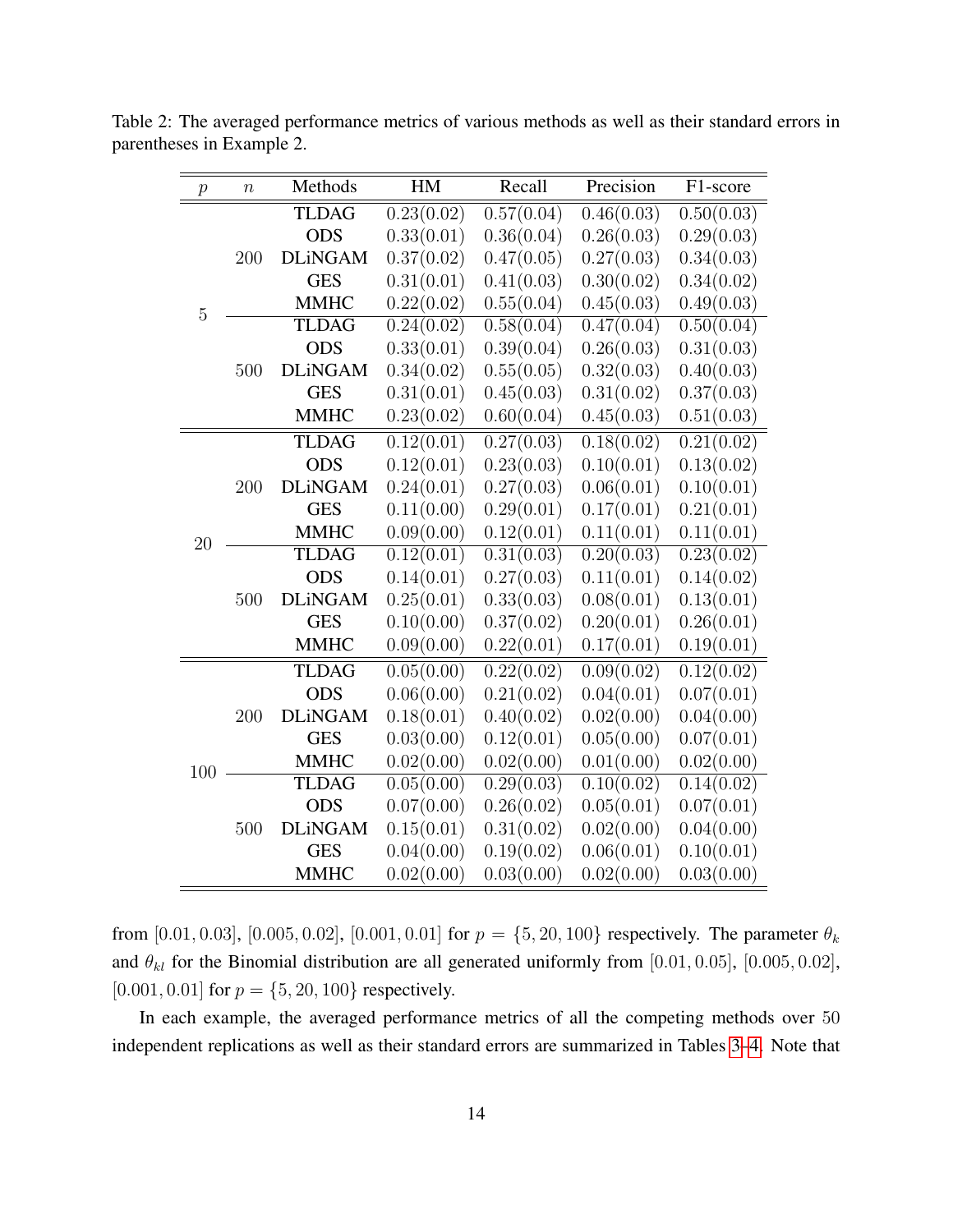<span id="page-14-0"></span>Figure 3: The random graph for Examples 3 and 4.



the averaged number of topological layers considered in Example 3 and 4 for the case  $p = 100$  are as large as 18 and 9, respectively.

From Tables [3](#page-15-1) and [4,](#page-16-0) it is clear that TLDAG still performs well on the random graphs. Precisely, in the both two examples, TLDAG is the best performer in terms of HM and Precision, and yields comparable performance to the other competitors in term of F1-score in almost all the scenarios. Note that TLDAG achieves the highest Precision in all scenarios, largely due to the fact that TLDAG can obtain high layer-recovery accuracy, leading to the better DAG estimation accuracy. It is worthy pointing out that DLiNGAM achieves the highest Recall in some cases, due to the fact that it tends to produce a very dense graph with many false edges, leading to small Precision. Note that the MMHC method does not return any result after running for more than 24 hours for the cases with  $p = 100$  in Example [4](#page-16-0), and thus is omitted in Table 4 correspondingly.

#### 4.3 Computational comparison

We now turn to examine the computational efficiency of the proposed TLDAG algorithm. The averaged computing time (in seconds) of TLDAG, ODS and MRS in the Poisson hub graph and the mixed random graph with  $p \in \{50, 100, 200\}$  and  $n \in \{400, 500\}$  is summarized in Table [5.](#page-17-0)

It is evident that TLDAG is much more efficient than other methods in terms of computational cost, where all the tuning procedures are taken into consideration. The computational efficiencies reported in Table [5](#page-17-0) also support the computational complexity analysis in Section 3.2.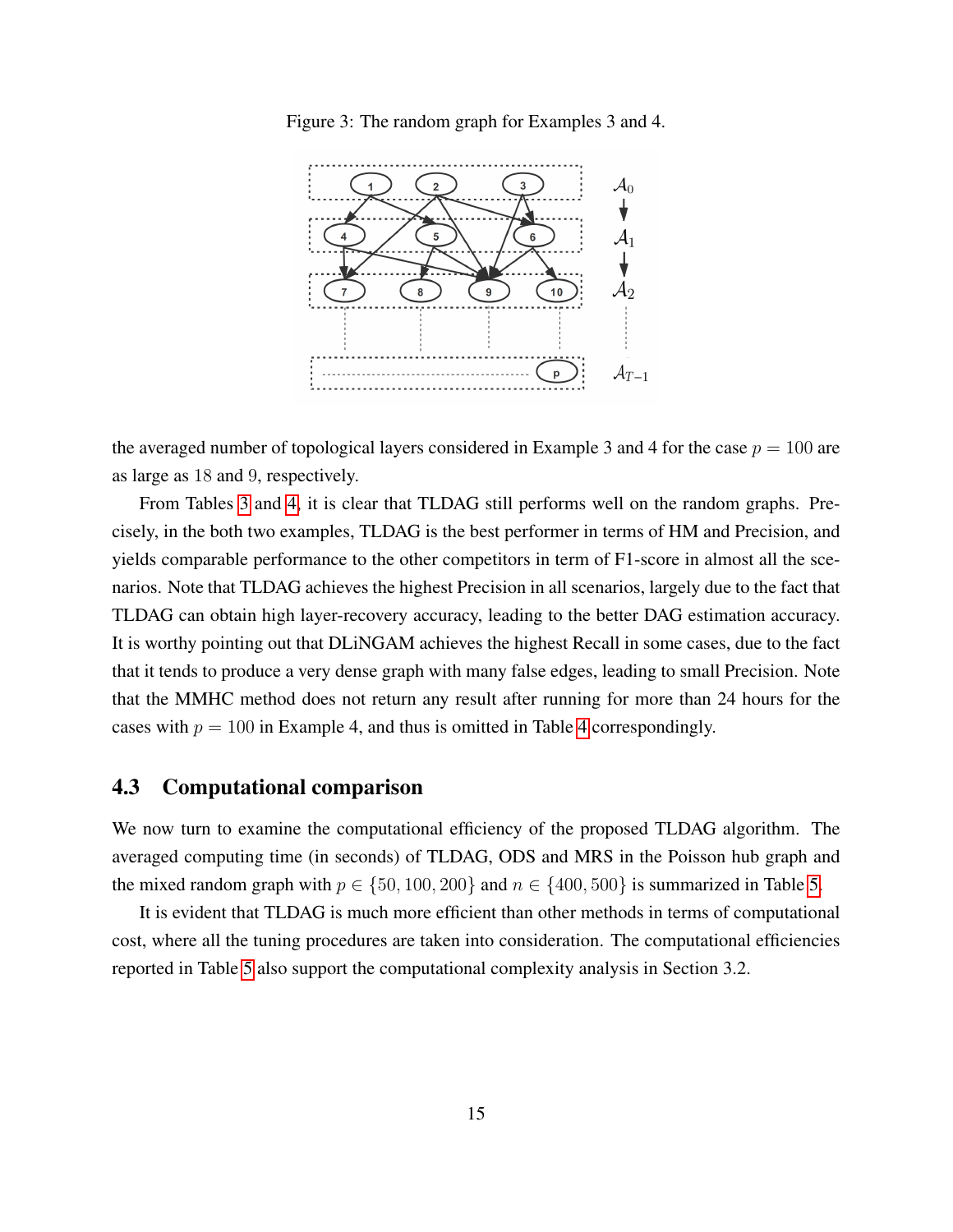| $\boldsymbol{p}$ | $\boldsymbol{n}$ | Methods        | HM         | Recall                  | Precision               | F1-score                |
|------------------|------------------|----------------|------------|-------------------------|-------------------------|-------------------------|
|                  |                  | <b>TLDAG</b>   | 0.27(0.02) | 0.34(0.04)              | $\overline{0.34(0.05)}$ | $\overline{0.31(0.04)}$ |
|                  |                  | <b>ODS</b>     | 0.32(0.01) | 0.25(0.03)              | 0.22(0.04)              | 0.22(0.03)              |
|                  | 200              | <b>DLiNGAM</b> | 0.41(0.02) | 0.39(0.05)              | 0.19(0.02)              | 0.24(0.03)              |
|                  |                  | <b>GES</b>     | 0.31(0.01) | 0.37(0.04)              | 0.25(0.03)              | 0.28(0.03)              |
| 5                |                  | <b>MMHC</b>    | 0.29(0.01) | 0.28(0.03)              | 0.26(0.03)              | 0.25(0.03)              |
|                  |                  | <b>TLDAG</b>   | 0.24(0.02) | $\overline{0.39(0.04)}$ | $\overline{0.41(0.05)}$ | $\overline{0.37(0.04)}$ |
|                  |                  | <b>ODS</b>     | 0.32(0.01) | 0.29(0.03)              | 0.24(0.03)              | 0.25(0.03)              |
|                  | 500              | <b>DLiNGAM</b> | 0.39(0.02) | 0.40(0.05)              | 0.20(0.02)              | 0.25(0.03)              |
|                  |                  | <b>GES</b>     | 0.31(0.01) | 0.38(0.05)              | 0.25(0.03)              | 0.28(0.03)              |
|                  |                  | <b>MMHC</b>    | 0.29(0.01) | 0.33(0.04)              | 0.26(0.03)              | 0.27(0.03)              |
|                  |                  | <b>TLDAG</b>   | 0.20(0.01) | 0.12(0.01)              | 0.37(0.03)              | 0.16(0.01)              |
|                  |                  | <b>ODS</b>     | 0.23(0.00) | 0.12(0.01)              | 0.22(0.01)              | 0.15(0.01)              |
|                  | 200              | <b>DLiNGAM</b> | 0.31(0.01) | 0.27(0.02)              | 0.20(0.01)              | 0.22(0.01)              |
|                  |                  | <b>GES</b>     | 0.23(0.00) | 0.17(0.01)              | 0.26(0.01)              | 0.20(0.01)              |
| 20               |                  | <b>MMHC</b>    | 0.21(0.00) | 0.07(0.01)              | 0.20(0.01)              | 0.11(0.01)              |
|                  |                  | <b>TLDAG</b>   | 0.21(0.01) | 0.14(0.01)              | 0.36(0.03)              | 0.17(0.02)              |
|                  |                  | <b>ODS</b>     | 0.23(0.01) | 0.13(0.01)              | 0.22(0.02)              | 0.15(0.01)              |
|                  | 500              | <b>DLiNGAM</b> | 0.31(0.01) | 0.27(0.02)              | 0.21(0.01)              | 0.22(0.01)              |
|                  |                  | <b>GES</b>     | 0.23(0.00) | 0.22(0.02)              | 0.27(0.01)              | 0.24(0.01)              |
|                  |                  | <b>MMHC</b>    | 0.21(0.00) | 0.11(0.01)              | 0.24(0.01)              | 0.15(0.01)              |
|                  |                  | <b>TLDAG</b>   | 0.07(0.00) | 0.03(0.00)              | 0.15(0.02)              | 0.04(0.00)              |
|                  |                  | <b>ODS</b>     | 0.10(0.00) | 0.05(0.01)              | 0.05(0.00)              | 0.05(0.00)              |
|                  | 200              | <b>DLiNGAM</b> | 0.24(0.01) | 0.24(0.01)              | 0.06(0.00)              | 0.08(0.00)              |
|                  |                  | <b>GES</b>     | 0.08(0.00) | 0.09(0.00)              | 0.11(0.00)              | 0.10(0.00)              |
| 100              |                  | <b>MMHC</b>    | 0.06(0.00) | 0.02(0.00)              | 0.08(0.00)              | 0.03(0.00)              |
|                  |                  | <b>TLDAG</b>   | 0.08(0.00) | 0.06(0.01)              | 0.10(0.01)              | 0.06(0.00)              |
|                  |                  | <b>ODS</b>     | 0.12(0.00) | 0.08(0.01)              | 0.05(0.00)              | 0.06(0.00)              |
|                  | 500              | <b>DLiNGAM</b> | 0.18(0.00) | 0.18(0.01)              | 0.06(0.00)              | 0.09(0.00)              |
|                  |                  | <b>GES</b>     | 0.09(0.00) | 0.14(0.00)              | 0.13(0.00)              | 0.14(0.00)              |
|                  |                  | <b>MMHC</b>    | 0.07(0.00) | 0.04(0.00)              | 0.10(0.00)              | 0.05(0.00)              |

<span id="page-15-1"></span>Table 3: The averaged performance metrics of various methods as well as their standard errors in parentheses in Example 3.

# <span id="page-15-0"></span>5 Real applications

We now apply the proposed TLDAG algorithm to analyze two real examples, including an NBA player statistics data and a cosmetic sales data. The NBA player statistics data is publicly available in the R package "SportsAnalytics", and the cosmetic sales data is collected by Alibaba, one of the largest online stores in China.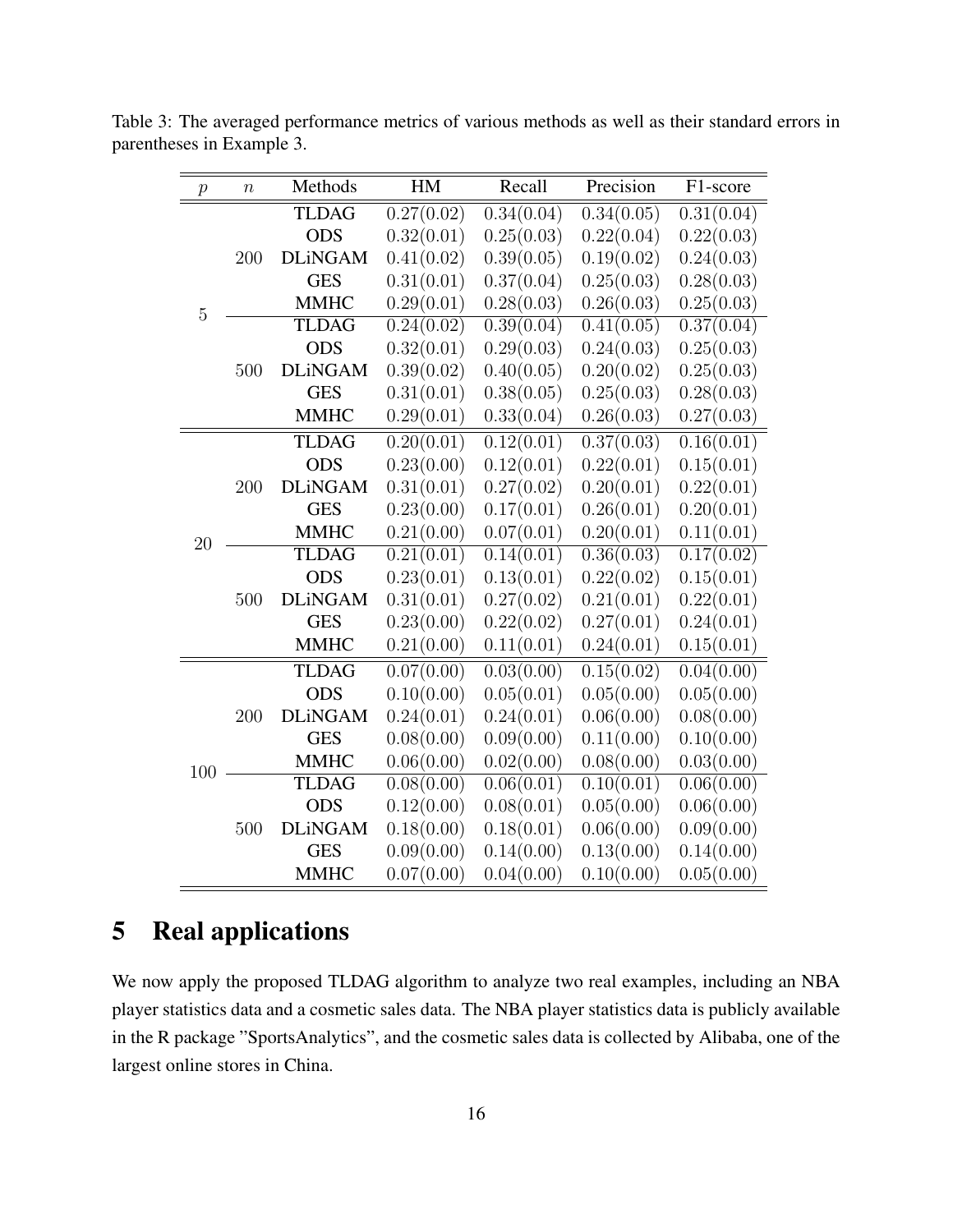| $\boldsymbol{p}$ | $\boldsymbol{n}$ | Methods        | HM         | Recall     | Precision  | F1-score                |
|------------------|------------------|----------------|------------|------------|------------|-------------------------|
|                  |                  | <b>TLDAG</b>   | 0.28(0.02) | 0.40(0.03) | 0.73(0.05) | 0.49(0.04)              |
|                  |                  | <b>ODS</b>     | 0.35(0.02) | 0.36(0.03) | 0.49(0.04) | 0.41(0.03)              |
|                  | 200              | <b>DLiNGAM</b> | 0.47(0.02) | 0.38(0.03) | 0.35(0.03) | 0.36(0.03)              |
|                  |                  | <b>GES</b>     | 0.39(0.01) | 0.33(0.03) | 0.44(0.05) | 0.37(0.04)              |
| $\overline{5}$   |                  | <b>MMHC</b>    | 0.42(0.01) | 0.23(0.02) | 0.35(0.05) | 0.27(0.03)              |
|                  |                  | <b>TLDAG</b>   | 0.28(0.01) | 0.47(0.03) | 0.70(0.04) | $\overline{0.54(0.03)}$ |
|                  |                  | <b>ODS</b>     | 0.37(0.02) | 0.35(0.03) | 0.47(0.03) | 0.39(0.03)              |
|                  | 500              | <b>DLiNGAM</b> | 0.45(0.02) | 0.39(0.04) | 0.37(0.04) | 0.37(0.03)              |
|                  |                  | <b>GES</b>     | 0.40(0.02) | 0.36(0.04) | 0.42(0.05) | 0.38(0.04)              |
|                  |                  | <b>MMHC</b>    | 0.43(0.01) | 0.25(0.03) | 0.34(0.04) | 0.29(0.03)              |
|                  |                  | <b>TLDAG</b>   | 0.12(0.01) | 0.15(0.01) | 0.49(0.05) | 0.21(0.02)              |
|                  | 200              | <b>ODS</b>     | 0.18(0.00) | 0.08(0.02) | 0.09(0.02) | 0.08(0.02)              |
|                  |                  | <b>DLiNGAM</b> | 0.25(0.01) | 0.27(0.02) | 0.12(0.01) | 0.17(0.01)              |
|                  |                  | <b>GES</b>     | 0.17(0.00) | 0.17(0.01) | 0.16(0.02) | 0.17(0.01)              |
| 20               |                  | <b>MMHC</b>    | 0.15(0.00) | 0.08(0.01) | 0.12(0.01) | 0.10(0.01)              |
|                  | 500              | <b>TLDAG</b>   | 0.13(0.01) | 0.18(0.03) | 0.48(0.05) | 0.24(0.02)              |
|                  |                  | <b>ODS</b>     | 0.19(0.01) | 0.08(0.02) | 0.08(0.02) | 0.08(0.02)              |
|                  |                  | <b>DLiNGAM</b> | 0.25(0.01) | 0.28(0.03) | 0.13(0.01) | 0.18(0.01)              |
|                  |                  | <b>GES</b>     | 0.17(0.00) | 0.21(0.02) | 0.18(0.02) | 0.20(0.02)              |
|                  |                  | <b>MMHC</b>    | 0.15(0.00) | 0.10(0.01) | 0.14(0.02) | 0.12(0.01)              |
|                  |                  | <b>TLDAG</b>   | 0.03(0.00) | 0.04(0.01) | 0.33(0.05) | 0.06(0.01)              |
|                  |                  | <b>ODS</b>     | 0.10(0.01) | 0.05(0.01) | 0.01(0.01) | 0.02(0.01)              |
|                  | 200              | <b>DLiNGAM</b> | 0.13(0.00) | 0.19(0.01) | 0.03(0.00) | 0.05(0.00)              |
| 100              |                  | <b>GES</b>     | 0.05(0.00) | 0.08(0.00) | 0.05(0.00) | 0.06(0.00)              |
|                  |                  | <b>MMHC</b>    |            |            |            |                         |
|                  |                  | <b>TLDAG</b>   | 0.04(0.01) | 0.06(0.01) | 0.29(0.04) | 0.08(0.01)              |
|                  | 500              | <b>ODS</b>     | 0.13(0.01) | 0.07(0.01) | 0.01(0.00) | 0.02(0.00)              |
|                  |                  | <b>DLiNGAM</b> | 0.12(0.00) | 0.17(0.02) | 0.03(0.01) | 0.05(0.01)              |
|                  |                  | <b>GES</b>     | 0.05(0.00) | 0.11(0.00) | 0.06(0.01) | 0.08(0.00)              |
|                  |                  | <b>MMHC</b>    |            |            |            |                         |

<span id="page-16-0"></span>Table 4: The averaged performance metrics of various methods as well as their standard errors in parentheses in Example 4.

### 5.1 NBA player data

The NBA player statistics data consists of a number of statistics for 441 NBA players in the season 2009/2010. For illustration, we focus on 18 informative statistics, including TotalMinutesPlayed, FieldGoalsMade, FieldGoalsAttempted, ThreesMade, ThreesAttempted, FreeThrows-Made, FreeThrowsAttempted, OffensiveRebounds, TotalRebounds, Assists, Steals, Turnovers, Blocks,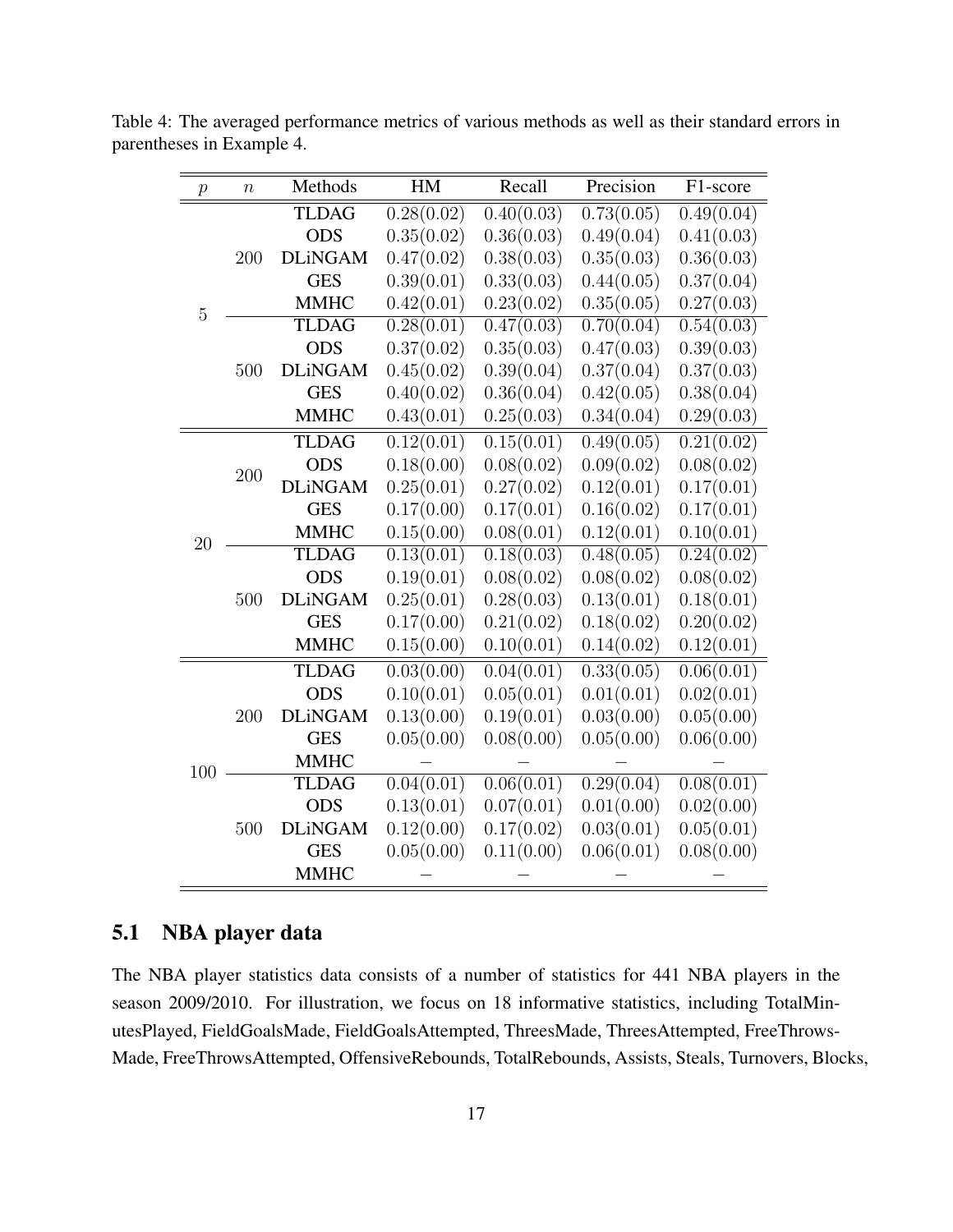|           |               |              | $n = 400$  |            |              | $n = 500$  |            |
|-----------|---------------|--------------|------------|------------|--------------|------------|------------|
| Graphs    | $\mathcal{p}$ | <b>TLDAG</b> | <b>ODS</b> | <b>MRS</b> | <b>TLDAG</b> | <b>ODS</b> | <b>MRS</b> |
|           | 50            | 5.27         | 58.23      | 402.26     | 9.41         | 81.76      | 451.11     |
| Example 1 | 100           | 15.75        | 266.41     | 4978.77    | 30.21        | 506.23     | 8552.13    |
|           | 200           | 53.54        | 940.85     | > 10,000   | 56.49        | 1294.99    | > 10,000   |
|           | 50            | 9.83         | 58.43      |            | 13.40        | 71.55      |            |
| Example 1 | 100           | 42.88        | 270.31     |            | 57.75        | 316.95     |            |
|           | 200           | 195.52       | 1196.32    |            | 262.19       | 1496.86    |            |

<span id="page-17-0"></span>Table 5: Comparison of TLDAG with ODS and MRS in terms of averaged run-time (in seconds) in Examples 1 and 4.

PersonalFouls, Disqualifications, TotalPoints, Technicals and GamesStarted.

Following the same treatment as in [Park and Raskutti](#page-23-8) [\[2018\]](#page-23-8), we assume the conditional distribution of each node given its parents follows a Poisson distribution. We then apply TLDAG to estimate the directed structures among the 18 statistics, as shown in Figure [4.](#page-17-1)

Figure 4: The estimated DAG among 18 statistics in the NBA player data.

<span id="page-17-1"></span>

The estimated DAG in Figure [4](#page-17-1) has four topological layers and twenty directed edges. Compared with the estimated DAG by ODS, it contains six more directed edges and reverses six directed edges, and the difference is summarized in Figure [5.](#page-18-0)

It is evident that TLDAG produces a much more reasonable DAG compared with ODS. The added edges appear reasonable and agree with common sense. The more GamesStarted and the less Turnovers a player has, the more FieldGoalsMade and TotalRebounds he may obtain by controlling and dribbling more balls; if a player has competitive ability in Steals and Assists and makes more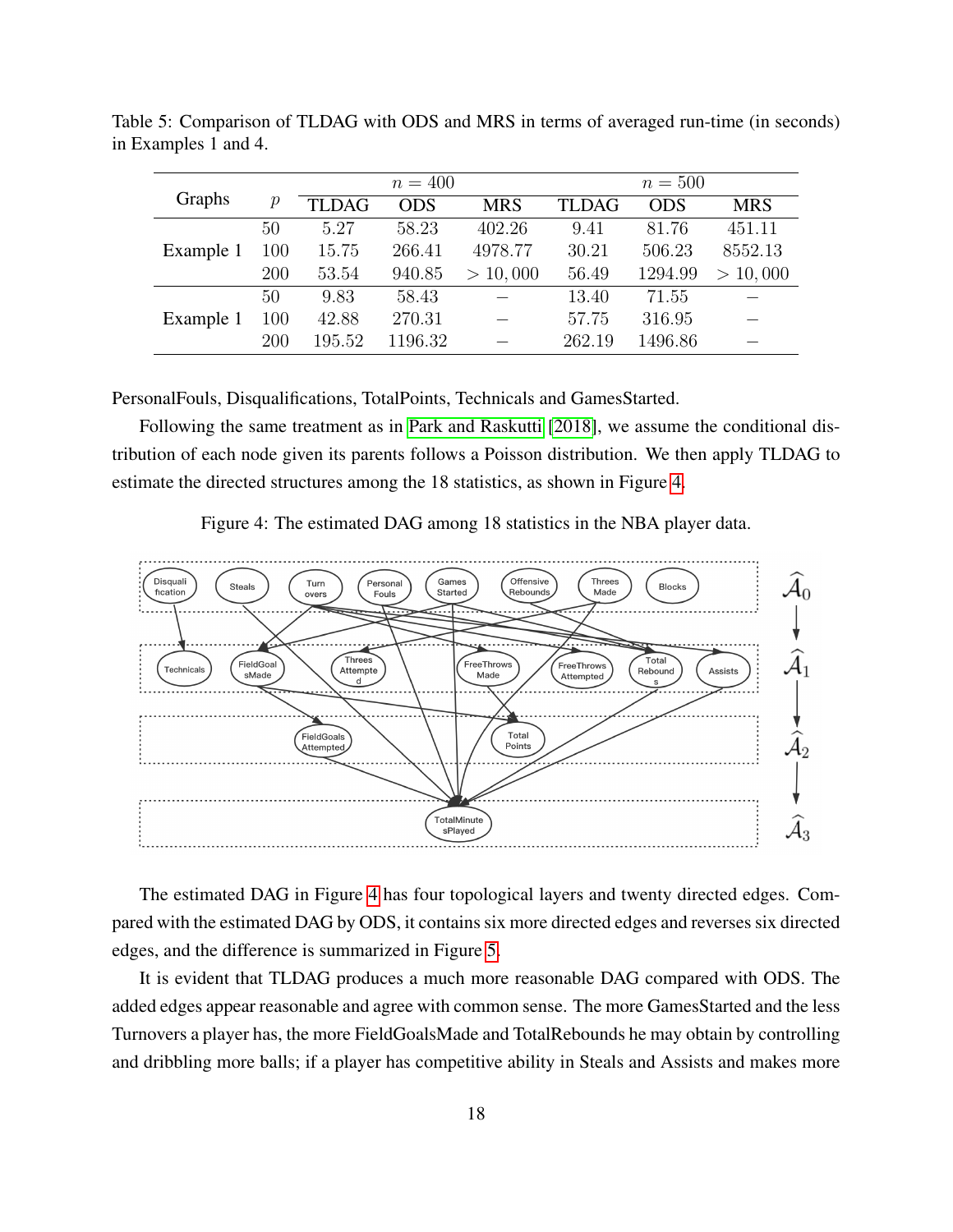<span id="page-18-0"></span>

| Added Edges    | $GamesStarted \rightarrow FieldGoals Made / Total Rebounds,$                             |
|----------------|------------------------------------------------------------------------------------------|
|                | Steals / Assists / ThreesMade $\rightarrow$ TotalMinutesPlayed,                          |
|                | Turnovers $\rightarrow$ FieldGoalsMade.                                                  |
| Reversed Edges | FieldGoalsMade $\rightarrow$ TotalPoints,                                                |
|                | $PersonalFouls/OffensiveRebounds \rightarrow TotalRebounds,$                             |
|                | $FieldGoals$ Attempted/Personal Fouls/Total Rebounds $\rightarrow$ Total Minutes Played. |

Figure 5: The difference between the estimated DAGs by TLDAG and ODS.

three point shots, he is more likely to be a key player in the team and thus plays more minutes in the game. For the reversed edges, it is reasonable that a larger number of FieldGoalMade implies more total points, but the reverse is not necessarily true; if a player is in center or Power Forward position, he is likely to have more PersonalFouls, also more OffensiveRebounds, and thus more TotalRebouds. Note that the position variable is seen as a latent variable and excluded in this graph. Furthermore, strong ability of taking more TotalRebounds for a player leads to his more minutes to play, and more FieldGoalsAttempted and less PersonalFouls show the player's offensive and defensive abilities, which results in more minutes he plays in the game.

#### 5.2 Alibaba cosmetic sales data

The cosmetic sales data set consists of 35102 samples and 6 features of liquid essences of some anonymous brands, including the number of orders in one month (NO), the level of brand (LB), the star level of the seller (SLS), the place of origin (PO), the effect (EF) and the ingredient (IND). Note that NO is a continuous variable and the other five variables are discrete. Specifically, LB and SLS take values in  $\{0, 1, 2, 3, 4, 5\}$  and  $\{0, 1, 2, 3\}$ , where a larger value indicates higher reputation for the brand and seller. PO takes value in  $\{0, 1, 2, \ldots, 21\}$  representing 22 different countries of origin, EF takes value in  $\{0, 1, 2, \ldots, 31\}$  for effects including moisurization, skin whitening, despeckle and so on, and IND takes value in  $\{0, 1, 2, \ldots, 122\}$  for different ingredients such as water, polyois, essence, solubilizer and so on.

As suggested by the descriptive statistics, it is reasonable to assume that the conditional distribution of NO given its parents follows an exponential distribution, and the conditional distributions of the other five discrete variables given their parents are Binomial. We then apply the proposed TLDAG algorithm to the dataset and the estimated DAG is shown in the left panel of Figure [6,](#page-19-1) which has four topological layers and ten directed edges.

In Figure [6](#page-19-1) , some of estimated directed edges are highly interpretable. For example, a higher star level of the seller indicates a better reputation and higher customer loyalty, which leads to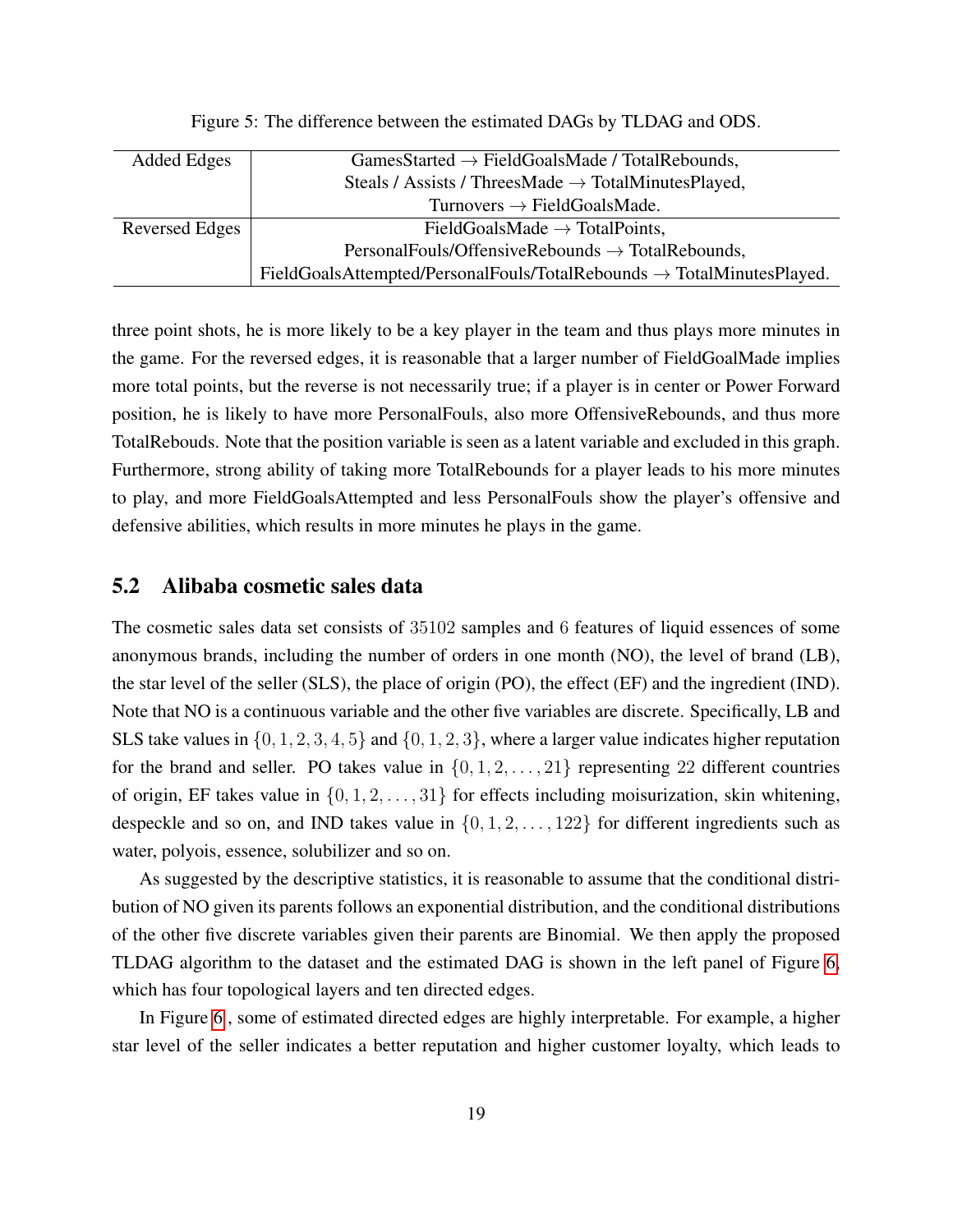

<span id="page-19-1"></span>Figure 6: The estimated DAGs in the cosmetic sales data by TLDAG (left) and ODS (right).

a larger number of orders; different origins have their unique materials and ingredients for the specific effect; the higher the brand level is, the more various and advanced effects the liquid essence has. The last two directed edges, however, are missed in the estimated DAG by ODS, shown in the right panel of Figure [6.](#page-19-1) It is also interesting to point out that the imposed conditional distribution assumptions may not be satisfied by the cosmetic sales data, and thus some of estimated edges are not easy to interpret, such as the seller level  $\rightarrow$  the brand level/origin.

### <span id="page-19-0"></span>6 Summary

In this paper, we propose a computationally efficient learning algorithm for a large class of non-Gaussian DAGs, denoted as QVF-DAGs. The proposed algorithm is based on a novel concept of topological layers, and consists of two steps of learnings. It first reconstructs the topological layers in a hierarchical fashion, and then reconstructs the directed edges between nodes in different layers. The computational complexity of the proposed algorithm is much less than the existing learning algorithms in literature. The computational efficiency and the estimation accuracy of the proposed method are also supported by a number of simulated examples and two real applications.

### Acknowledgments

The authors thank the editor, the associate editor and the two anonymous referees for their constructive suggestions, which significantly improve this paper. The first two authors contribute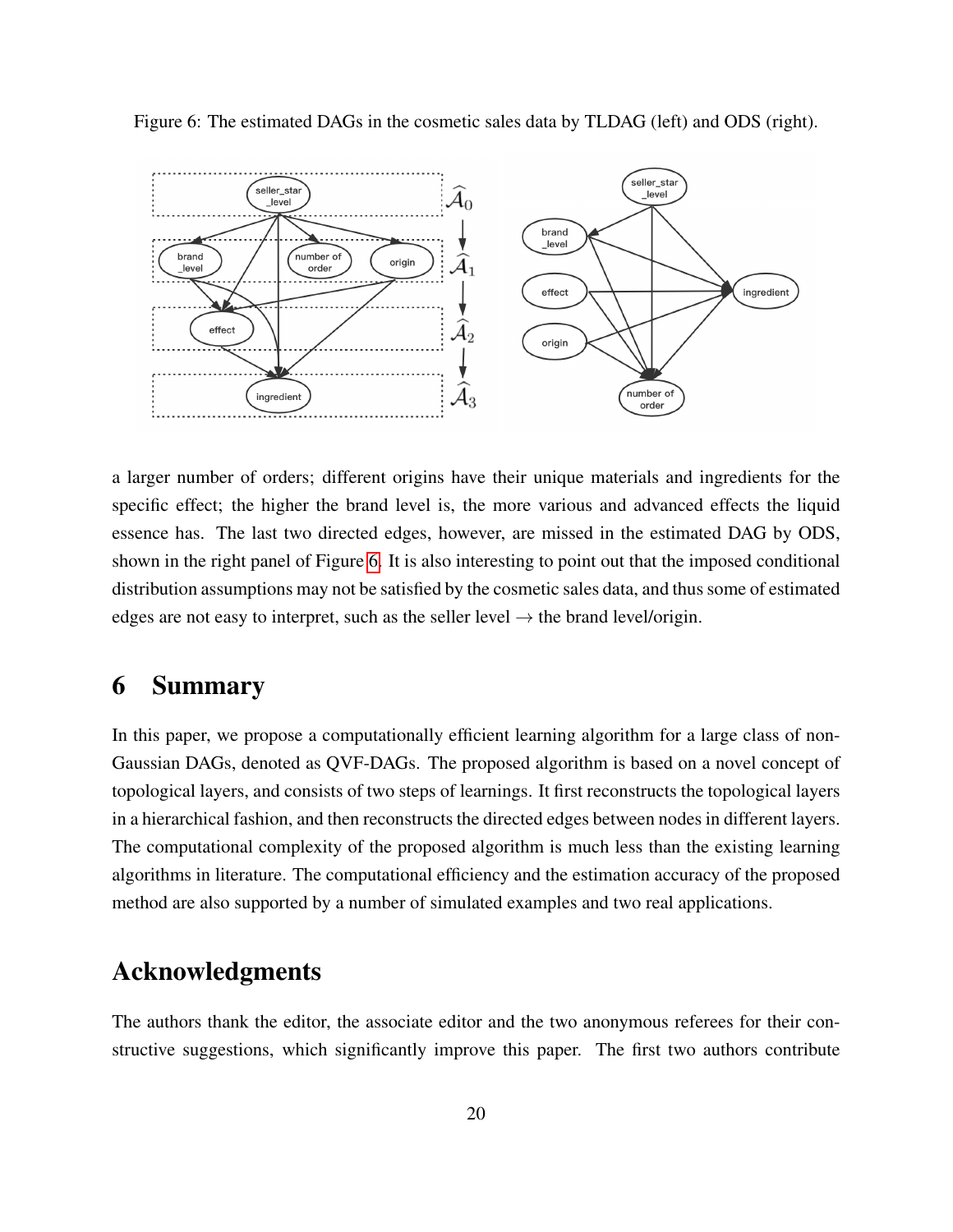equally to this paper. Xin He's research is supported in part by NSFC-11901375 and Shanghai Pujiang Program 2019PJC051, Wei Zhong's research is supported in part by NSFC-11671334, NSFC-11922117 and Fujian Provincial Natural Science Fund for Distinguish Young Scholars (2019J06004) , and Junhui Wang's research is supported in part by HK RGC Grants GRF-11303918, GRF-11300919 and GRF-11304520.

## Appendix I: Computational details

In this part, we provide some computational details for the Poisson and Binomial DAGs. For the Poisson distribution with  $\beta_{j1} = 1$  and  $\beta_{j2} = 0$ , we have

$$
\widehat{E}[\widehat{\omega}_{j}(\widehat{S}_{t})X_{j}] = \widehat{E}(X_{j}) = \frac{1}{n} \sum_{i=1}^{n} X_{i,j}^{n},
$$
\n
$$
\widehat{E}[\widehat{\omega}_{j}^{2}(\widehat{S}_{t})\widehat{E}[X_{j}^{2}|X_{\widehat{S}_{t}}]] = \frac{1}{n} \sum_{i=1}^{n} \exp\left(\widehat{\theta}_{j}^{\widehat{S}_{t}} + \sum_{k \in \widehat{S}_{t}} \widehat{\theta}_{jk}^{\widehat{S}_{t}} X_{i,t}^{n}\right),
$$
\nand\n
$$
\widehat{E}[\widehat{\omega}_{j}^{2}(\widehat{S}_{t})(\widehat{E}[X_{j}|X_{\widehat{S}_{t}}])^{2}] = \frac{1}{n} \sum_{i=1}^{n} \exp\left(2(\widehat{\theta}_{j}^{\widehat{S}_{t}} + \sum_{k \in \widehat{S}_{t}} \widehat{\theta}_{jk}^{\widehat{S}_{t}} X_{i,t}^{n})\right).
$$

where  $\hat{\theta}^{\tilde{S}_t}(j) = (\hat{\theta}_j^{S_t}, \hat{\theta}_j^{S_t})$  is the solution of the following optimization task that

$$
\widehat{\theta}^{\widehat{S}_t}(j) := \mathop{\rm argmin} \frac{1}{n} \sum_{i=1}^n \left( -X_{i,j}^n \left( \theta_j + \sum_{k \in \widehat{S}_t} \theta_{jk} X_{i,k}^n \right) + \exp \left( \theta_j + \sum_{k \in \widehat{S}_t} \theta_{jk} X_{i,k}^n \right) \right)
$$

For the Binomial distribution with  $\beta_{j1} = 1$  and  $\beta_{j2} = -\frac{1}{N}$  $\frac{1}{N}$ , we have

$$
\widehat{E}[\widehat{\omega}_{j}(\widehat{S}_{t})X_{j}] = \frac{1}{n} \sum_{i=1}^{n} \widehat{\omega}_{j}(\widehat{S}_{t})X_{i,j}^{n},
$$

$$
\widehat{E}[\widehat{\omega}_{j}^{2}(\widehat{S}_{t})\widehat{E}[X_{j}^{2}|X_{\widehat{S}_{t}}]] = \frac{1}{n} \sum_{i=1}^{n} [\widehat{\omega}_{j}(\widehat{S}_{t})\widehat{p}(X_{j}|X_{\widehat{S}_{t}})(X_{i,j}^{n})^{2}],
$$
and 
$$
\widehat{E}[\widehat{\omega}_{j}^{2}(\widehat{S}_{t})(\widehat{E}[X_{j}|X_{\widehat{S}_{t}}])^{2}] = \widehat{\omega}_{j}^{2}(\widehat{S}_{t}) \left(\frac{1}{n} \sum_{i=1}^{n} \widehat{p}(X_{j}|X_{\widehat{S}_{t}})X_{i,j}^{n}\right)^{2},
$$

21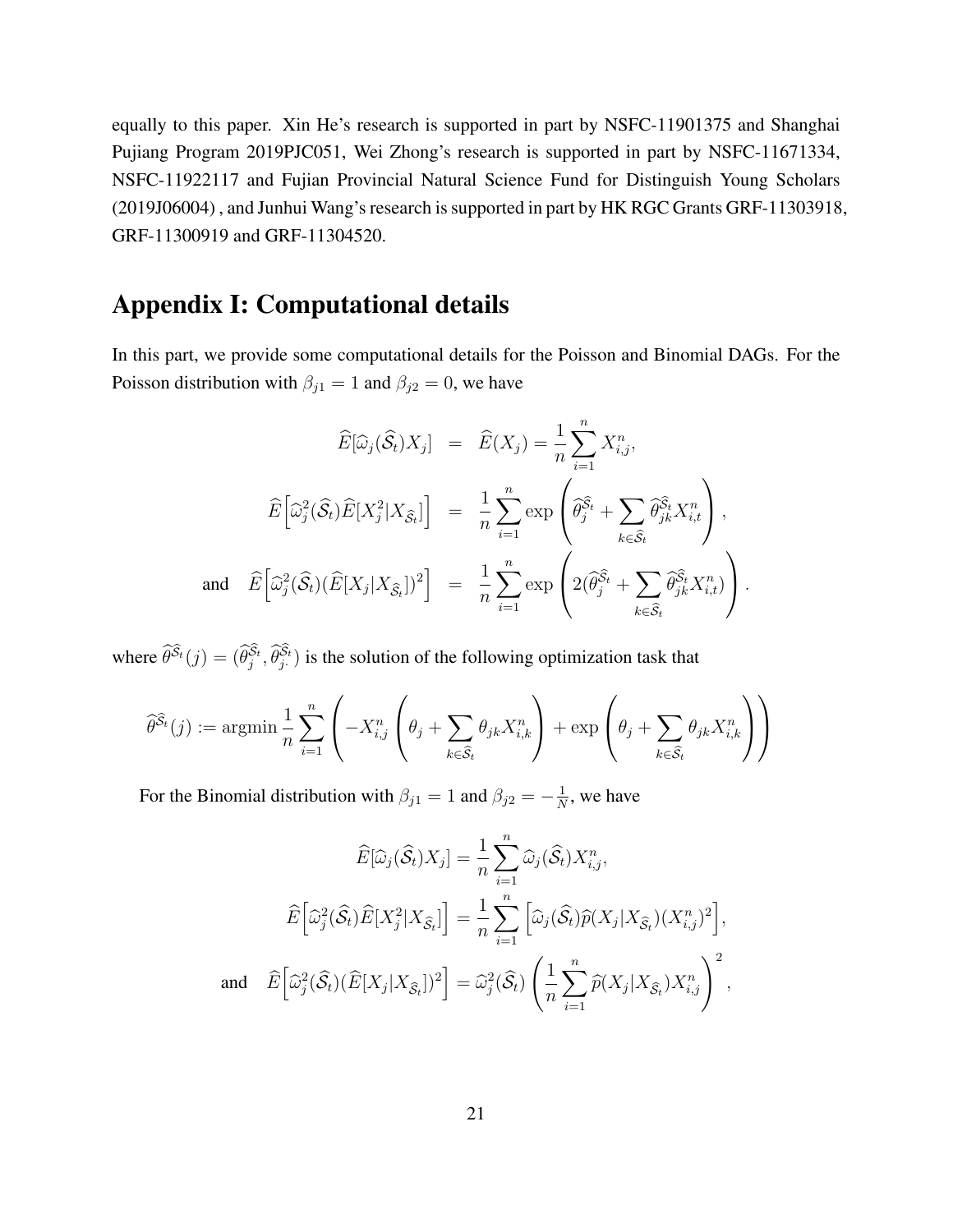where  $\widehat{\omega}_{j}(\widehat{\mathcal{S}}_t) = \left(1 - \frac{1}{N_0}\right)$  $\frac{1}{Nn} \sum_{i=1}^{n} \widehat{p}(X_j | X_{\widehat{\mathcal{S}}_t}) X_{i,j}^n)^{-1}$  with  $\widehat{p}(X_j | X_{\widehat{\mathcal{S}}_t}) =$  $\exp\Big(\widehat{\theta}_j^{\widehat{S}_t}X_{i,j}^n+\sum_{k\in\widehat{\mathcal{S}}_t}\widehat{\theta}_{jk}^{\widehat{S}_t}X_{i,k}^nX_{i,j}^n\Big)\Big(\begin{matrix}N_j\\X_{i,j}^n\end{matrix}\Big)$  $\exp\left(N_j \log(1+\exp(\widehat{\theta}_j^{\widehat{S}_t} + \sum_{k \in \widehat{S}_t} \widehat{\theta}_{jk}^{\widehat{S}_t} X_{i,k}^n))\right)$ and  $(\widehat{\theta}_j^{S_t}, \widehat{\theta}_j^{S_t})$  denotes the solution of the following optimization task that

$$
\widehat{\theta}^{\widehat{S}_t}(j) \ := \ \ \mathop{\rm argmin} \frac{1}{n} \sum_{i=1}^n \left( -X_{i,j}^n \left( \theta_j + \sum_{k \in \widehat{S}_t} \theta_{jk} X_{i,k}^n \right) + N_j \log \left( 1 + \exp \left( \theta_j + \sum_{k \in \widehat{S}_t} \theta_{jk} X_{i,k}^n \right) \right) \right)
$$

Finally, the estimated ratio for each node  $j = 1, ..., p$ , can be written as

<span id="page-21-0"></span>
$$
\widehat{\mathcal{R}}(j,\widehat{\mathcal{S}}_t) = \frac{\widehat{E}\Big[\widehat{\omega}_{j}^{2}(\widehat{\mathcal{S}}_t)\widehat{E}[X_{j}^{2}|X_{\widehat{\mathcal{S}}_t}]\Big] - \widehat{E}\Big[\widehat{\omega}_{j}^{2}(\widehat{\mathcal{S}}_t)(\widehat{E}[X_{j}|X_{\widehat{\mathcal{S}}_t}])^{2}\Big]}{\widehat{E}[\widehat{\omega}_{j}(\widehat{\mathcal{S}}_t)X_{j}]}.
$$

# Appendix II : Proof of Lemma [1](#page-5-0)

Simple algebra yields that

$$
E[\text{Var}(\omega_j(\mathcal{S})X_j|X_{\mathcal{S}})] - E[\omega_j(\mathcal{S})X_j] = E[\text{Var}(\omega_j(\mathcal{S})X_j|X_{\mathcal{S}}) - E[\omega_j(\mathcal{S})X_j|X_{\mathcal{S}}]]
$$
  
= 
$$
E[\omega_j^2(\mathcal{S}) (\text{Var}(X_j|X_{\mathcal{S}}) - \omega_j^{-1}(\mathcal{S})E[X_j|X_{\mathcal{S}}])].
$$
 (7)

Then by total variance decomposition, [\(7\)](#page-21-0) can be decomposed as

$$
E\left[\omega_j^2(\mathcal{S})\left(\text{Var}(X_j|X_{\mathcal{S}}) - \omega_j^{-1}(\mathcal{S})E[X_j|X_{\mathcal{S}}]\right)\right]
$$
  
\n
$$
= E\left[\omega_j^2(\mathcal{S})\left(\text{Var}(E[X_j|X_{pa_j}||X_{\mathcal{S}}) + E[\text{Var}(X_j|X_{pa_j})|X_{\mathcal{S}}] - (\beta_{j1} + \beta_{j2}E[X_j|X_{\mathcal{S}}])E[X_j|X_{\mathcal{S}}]\right)\right]
$$
  
\n
$$
= E\left[\omega_j^2(\mathcal{S})\left(\text{Var}(E[X_j|X_{pa_j}||X_{\mathcal{S}}) + \beta_{j1}E[X_j|X_{\mathcal{S}}] + \beta_{j2}E\left[E[X_j|X_{pa_j}]^2|X_{\mathcal{S}}\right]\right]
$$
  
\n
$$
- (\beta_{j1} + \beta_{j2}E[X_j|X_{\mathcal{S}}])E[X_j|X_{\mathcal{S}}]\right)
$$
  
\n
$$
= E\left[\omega_j^2(\mathcal{S})\left(\text{Var}(E[X_j|X_{pa_j}||X_{\mathcal{S}}) + \beta_{j2}E\left[E[X_j|X_{pa_j}]^2|X_{\mathcal{S}}\right] - \beta_{j2}E\left[E[X_j|X_{pa_j}||X_{\mathcal{S}}]^2\right)\right]
$$
  
\n
$$
= E\left[\omega_j^2(\mathcal{S})\left(\text{Var}(E[X_j|X_{pa_j}||X_{\mathcal{S}}) + \beta_{j2} \text{Var}(E[X_j|X_{pa_j}||X_{\mathcal{S}})\right)\right]
$$
  
\n
$$
= (1 + \beta_{j2})E\left[\omega_j^2(\mathcal{S})\text{Var}(E[X_j|X_{pa_j}||X_{\mathcal{S}})]\right].
$$

where the first equality follows from  $(1)$  and the last inequality is greater than 0 by Condition 1 if  $pa_j \nsubseteq S \subset nd_j$ , and equals 0 when  $pa_j \subseteq S \subseteq nd_j$  and with the fact that  $\beta_{j2} > -1$ . This completes the proof.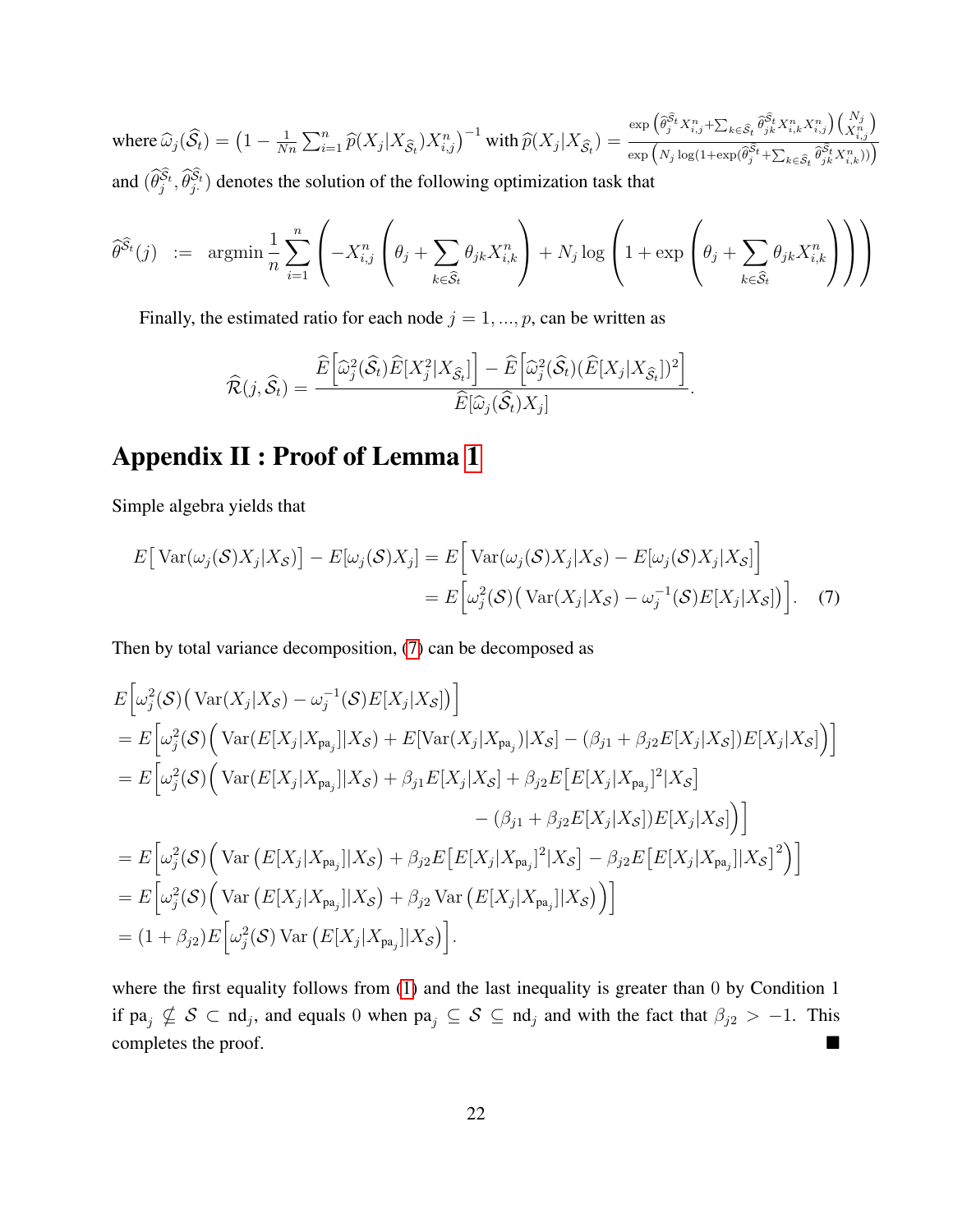## References

- <span id="page-22-12"></span>A. Barabási and R. Albert. Emergence of scaling in random networks. *Science*, **286**:509–512, 1999.
- <span id="page-22-5"></span>L. D. Brown, T. T. Cai, and H. H. Zhou. Nonparametric regression in exponential families. *The Annals of Statistics*, 38:2005–2046, 2010.
- <span id="page-22-4"></span>P. Bühlmann, J. Peters, and J. Ernest. CAM: Causal additive models, high-dimensional order search and penalized regression. *The Annals of Statistics*, 42:2526–2556, 2014.
- <span id="page-22-3"></span>W. Y. Chen, M. Drton, and Y. S. Wang. On causal discovery with an equal-variance assumption. *Biometrika*, 106:973–980, 2019.
- <span id="page-22-1"></span>D. W. Chickering. Optimal structure identification with greedy search. *The Journal of Machine Learning Research*, 3:507–554, 2003.
- <span id="page-22-6"></span>T. H. Cormen, C. E. Leiserson, R. L. Rivest, and C. Stein. *Introduction to algorithms*. MIT Press, 2009.
- <span id="page-22-11"></span>P. Erdös and A. Rényi. On the evolution of random graphs. *Publications of the Mathematical Institute of the Hungarian Academy of Sciences*, 5:17–60, 1960.
- <span id="page-22-9"></span>J. Friedman, T. Hastie, and R. Tibshirani. Regularization paths for generalized linear models via coordinate descent. *Journal of Statistical Software*, 33:1–22, 2010.
- <span id="page-22-7"></span>D. Heckerman, D. Geiger, and D. M. Chickering. Learning Bayesian networks: the combination of knowledge and statistical data. *Machine Learning*, 20:197–243, 1995.
- <span id="page-22-2"></span>M. Kalisch and P. Bühlmann. Estimating high-dimensional directed acyclic graphs with the PCalgorithm. *The Journal of Machine Learning Research*, 8:613–636, 2007.
- <span id="page-22-10"></span>M. Kalisch, M. Mächler, D. Colombo, M. H. Maathuis, and P. Bühlmann. Causal inference using graphical models with the R package pcalg. *Journal of Statistical Software*, 47:1–26, 2012.
- <span id="page-22-0"></span>D. Koller and N. Friedman. *Probabilistic graphical models: principles and techniques*. Cambridge, Massachusetts: MIT Press, 2009.
- <span id="page-22-8"></span>N. Meinshausen and P. Bühlmann. High-dimensional graphs and variable selection with the lasso. *The Annals of Statistics*, 34:1436–1462, 2006.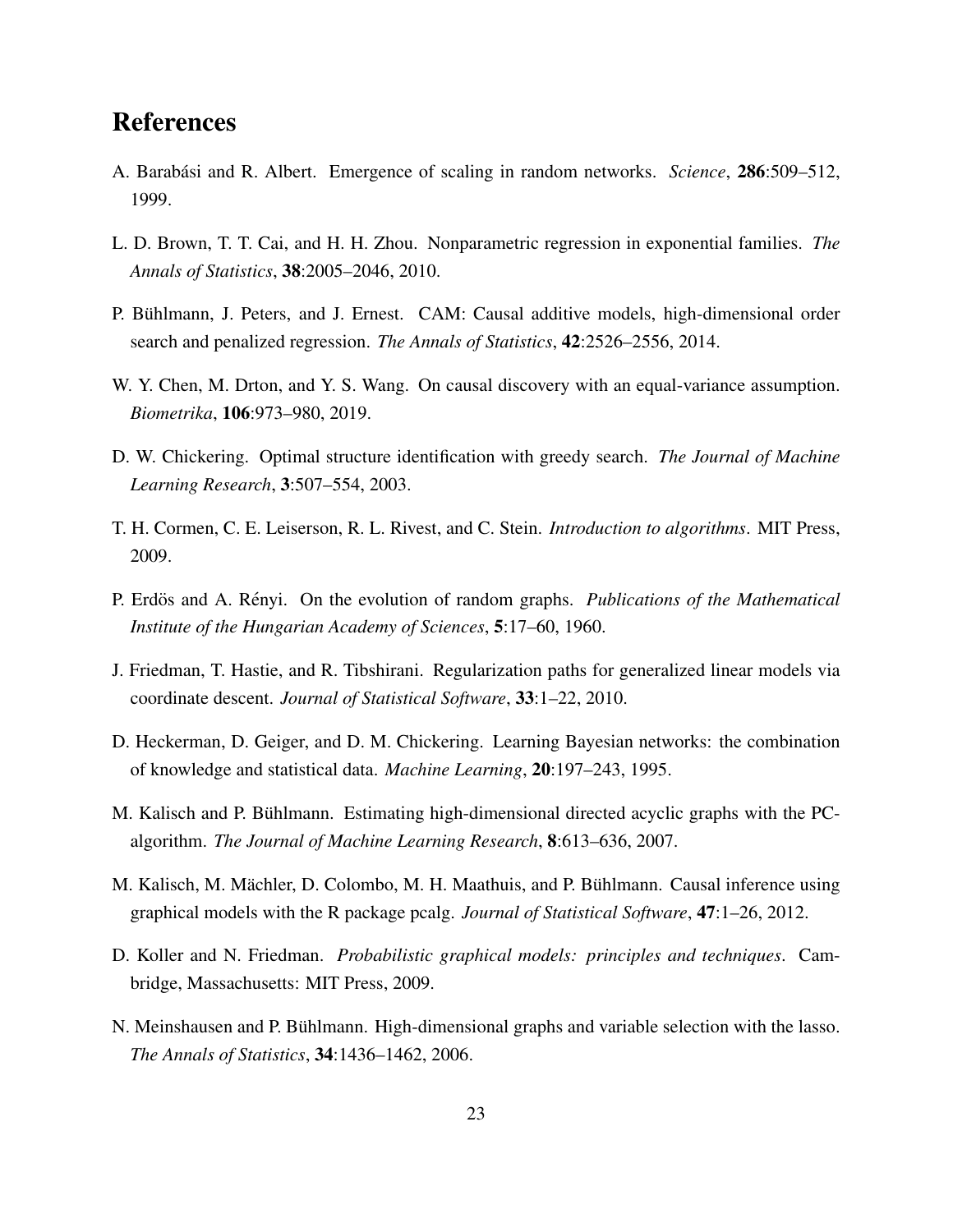- <span id="page-23-10"></span>C. N. Morris. Natural exponential families with quadratic variance functions. *The Annals of Statistics*, 10:65–80, 1982.
- <span id="page-23-3"></span>P. Nandy, A. Hauser, and M. H. Maathuis. High-dimensional consistency in score-based and hybrid structure learning. *The Annals of Statistics*, 46:3151–3183, 2018.
- <span id="page-23-9"></span>G. Park and S. Park. High-dimensional Poisson structural equation model learning via  $\ell_1$ regularized regression. *The Journal of Machine Learning Research*, 18:1–41, 2019.
- <span id="page-23-8"></span>G. Park and G. Raskutti. Learning quadratic variance function DAG models via overdispersion scoring. *The Journal of Machine Learning Research*, 18:1–44, 2018.
- <span id="page-23-4"></span>J. Peters and P. Buhlmann. Identifiability of Gaussian structural equation models with equal error ¨ variances. *Biometrika*, 101:219–228, 2014.
- <span id="page-23-7"></span>J. Peters, J. M. Mooij, D. Janzing, and B. Schölkopf. Causal discovery with continuous additive noise models. *The Journal of Machine Learning Research*, 15:2009–2053, 2014.
- <span id="page-23-0"></span>K. Sachs, O. Perez, D. Peer, D. A. Lauffenburger, and G. P. Nolan. Causal protein-signaling networks derived from multiparameter single-cell data. *Science*, 308:523–529, 2005.
- <span id="page-23-1"></span>A. D. Sanford and I. A. Moosa. A Bayesian network structure for operational risk modelling in structured finance operations. *Journal of the Operational Research Society*, 63:431–444, 2012.
- <span id="page-23-12"></span>M. Scutari. Learning Bayesian networks with the bnlearn R package. *Journal of Statistical Software*, 35:1–22, 2010.
- <span id="page-23-5"></span>S. Shimizu, P. O. Hoyer, A. Hyvärinen, and A. J. Kerminen. A linear non-Gaussian acyclic model for causal discovery. *The Journal of Machine Learning Research*, 7:2003–2030, 2006.
- <span id="page-23-6"></span>S. Shimizu, T. Inazumi, Y. Sogawa, A. Hyvarinen, Y. Kawahara, T. Washio, P. O. Hoyer, and ¨ K. Bollen. DirectLiNGAM: a direct method for learning a linear non-Gaussian structural equation model. *The Journal of Machine Learning Research*, 12:1225–1248, 2011.
- <span id="page-23-2"></span>P. Spirtes, C. N. Glymour, and R. Scheines. *Causation, Prediction, and Search*. Cambridge, Massachusetts: MIT Press, 2000.
- <span id="page-23-11"></span>W. W. Sun, J. H. Wang, and Y. X. Fang. Consistent selection of tuning parameters via variable selection stability. *The Journal of Machine Learning Research*, 14:3419–3440, 2013.